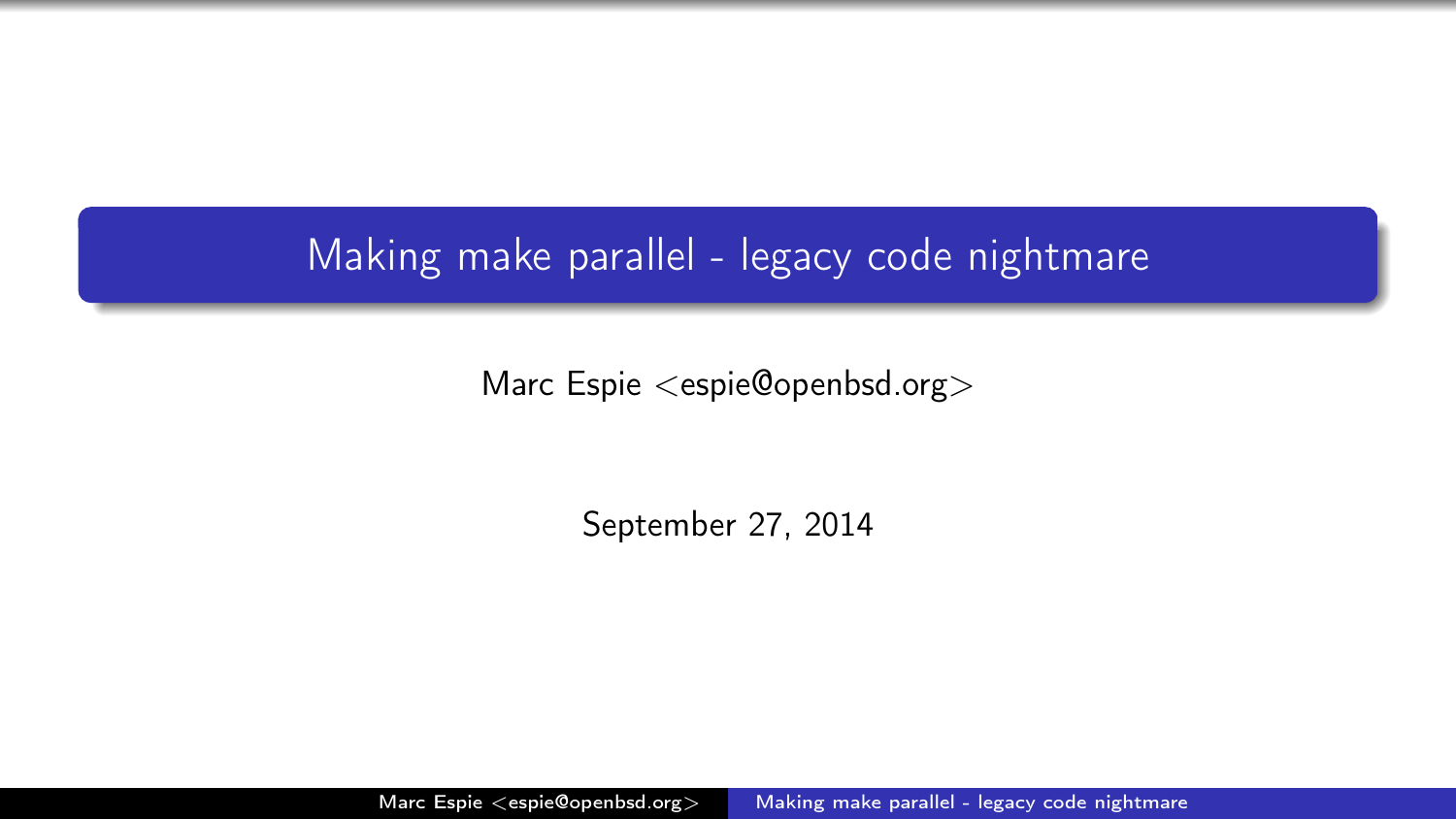```
.SUFFIXES: .c .o
.c.o:
      cc -c \text{**}.ca.o: a.h
.SUFFIXES: # disable all suffixes
b.o: b.h
.SUFFIXES: .c .o # later
c.o: c.h
```
...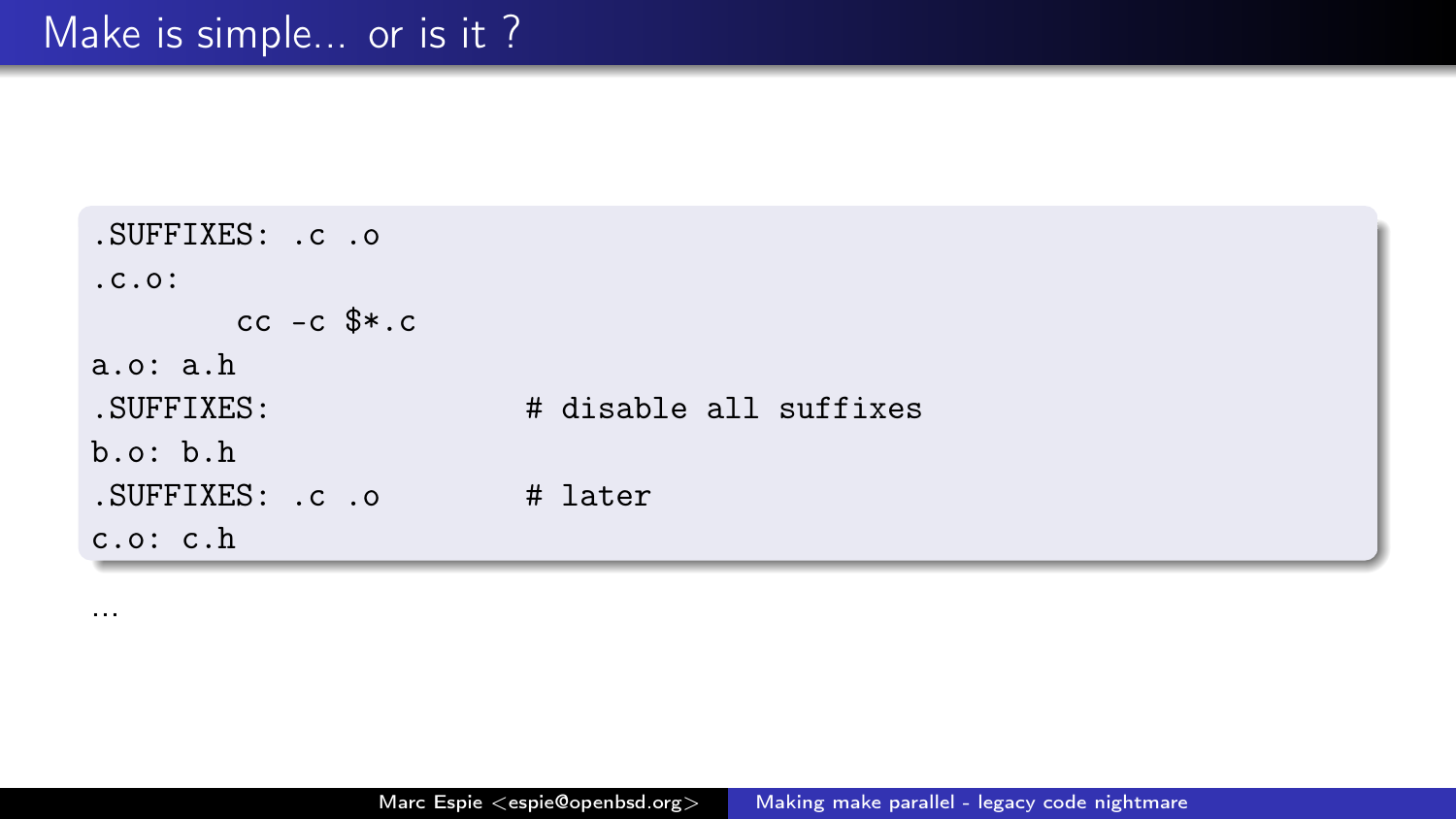```
.SUFFIXES: .c .o
.0.01cc -c \text{$}*.c
a.o: a.h
.SUFFIXES: # disable all suffixes
b.o: b.h
.SUFFIXES: .c .o # later
c.o: c.h
```
...The #later line *reactivates* the .c.o rule, it never really went away.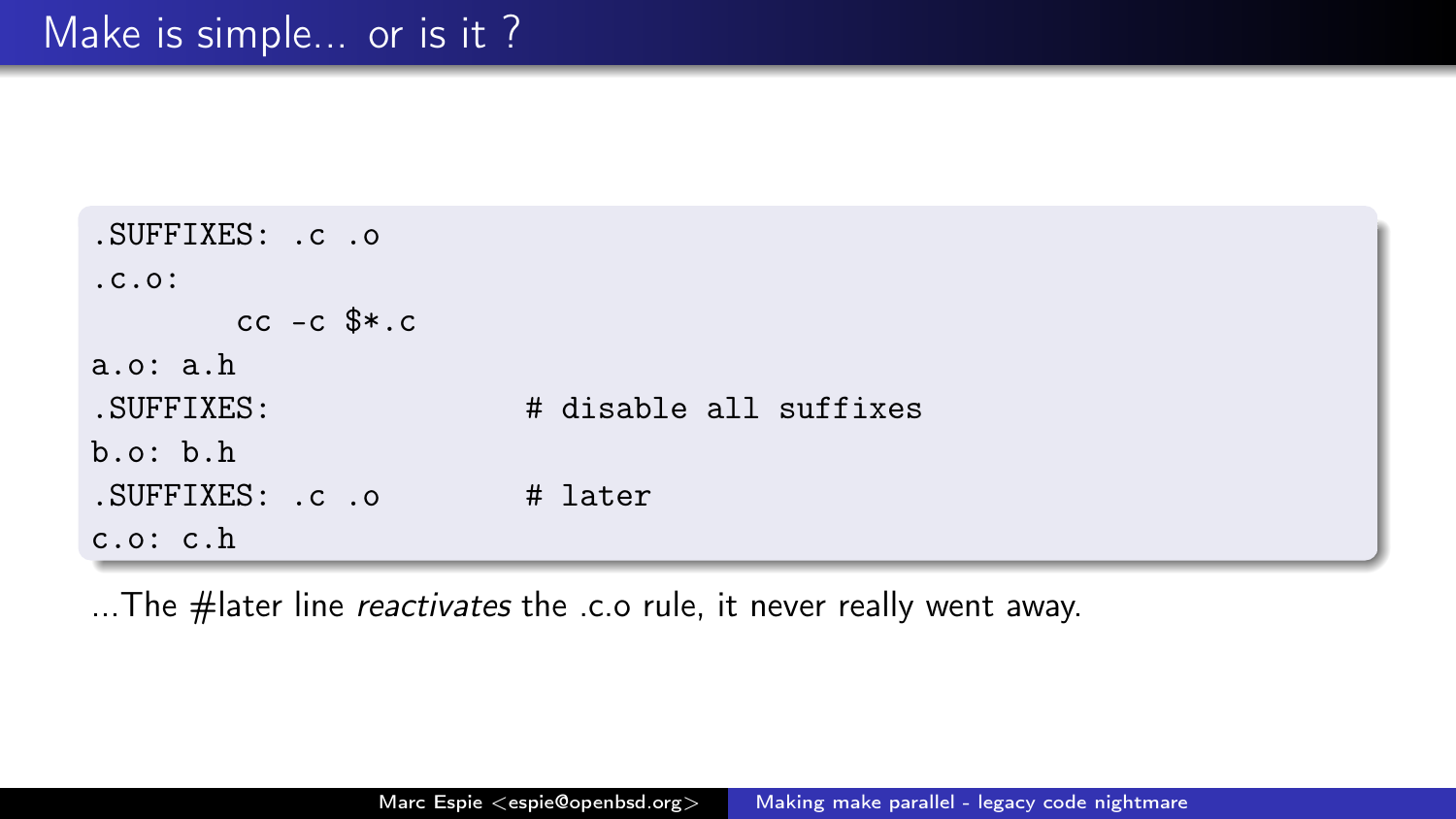- This is work I began 10 years ago
- In retrospect, some things are obvious
- So I would like to share the journey of discovery.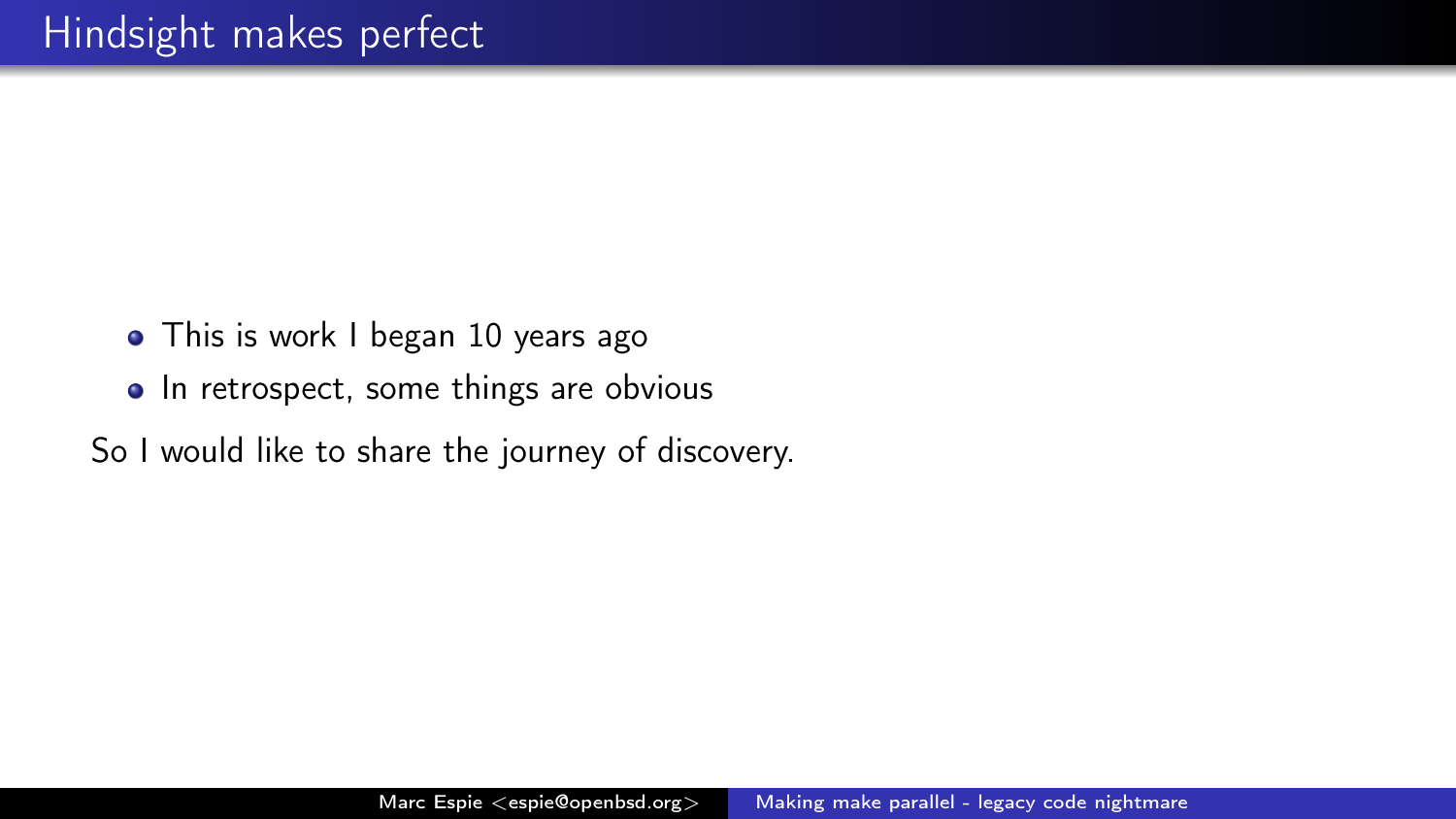### Not my code

make is not even Unix code Comes from a distributed OS called "sprite" Epitome of student project gone wrong It was not production code.

### Impossible to avoid

Legacy makefiles all over the system Ports system heavily uses peculiarities Mission critical, as much a part of Unix as bash sh. Initial goal: make things faster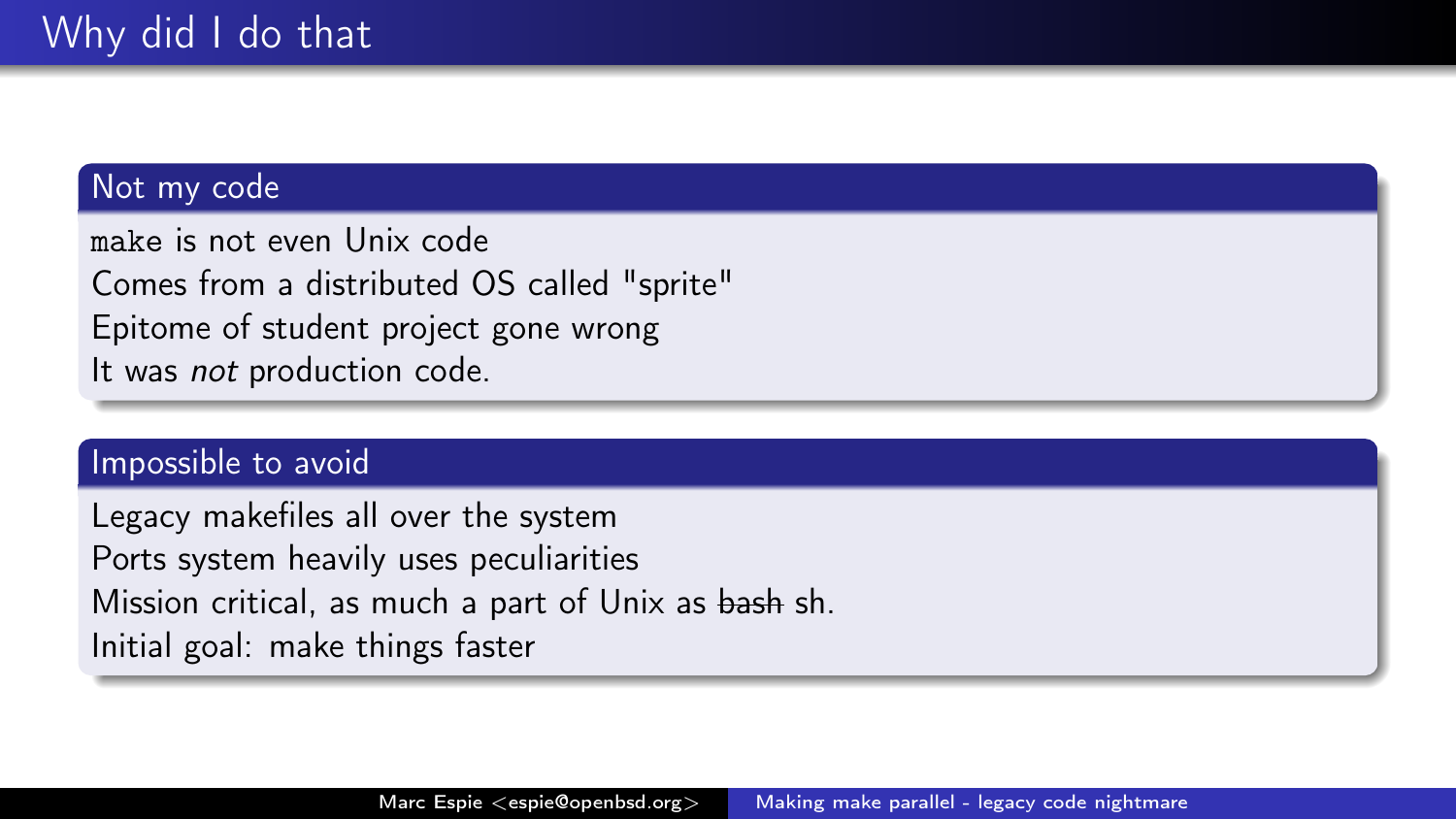### Undocumented features

- make was badly specified
- **•** realize that even . PHONY is not standard
- parallel completely an extension

### We got to have a plan

actually, I didn't. I started looking at small changes In retrospect, my initial goal was to make it faster without changing anything.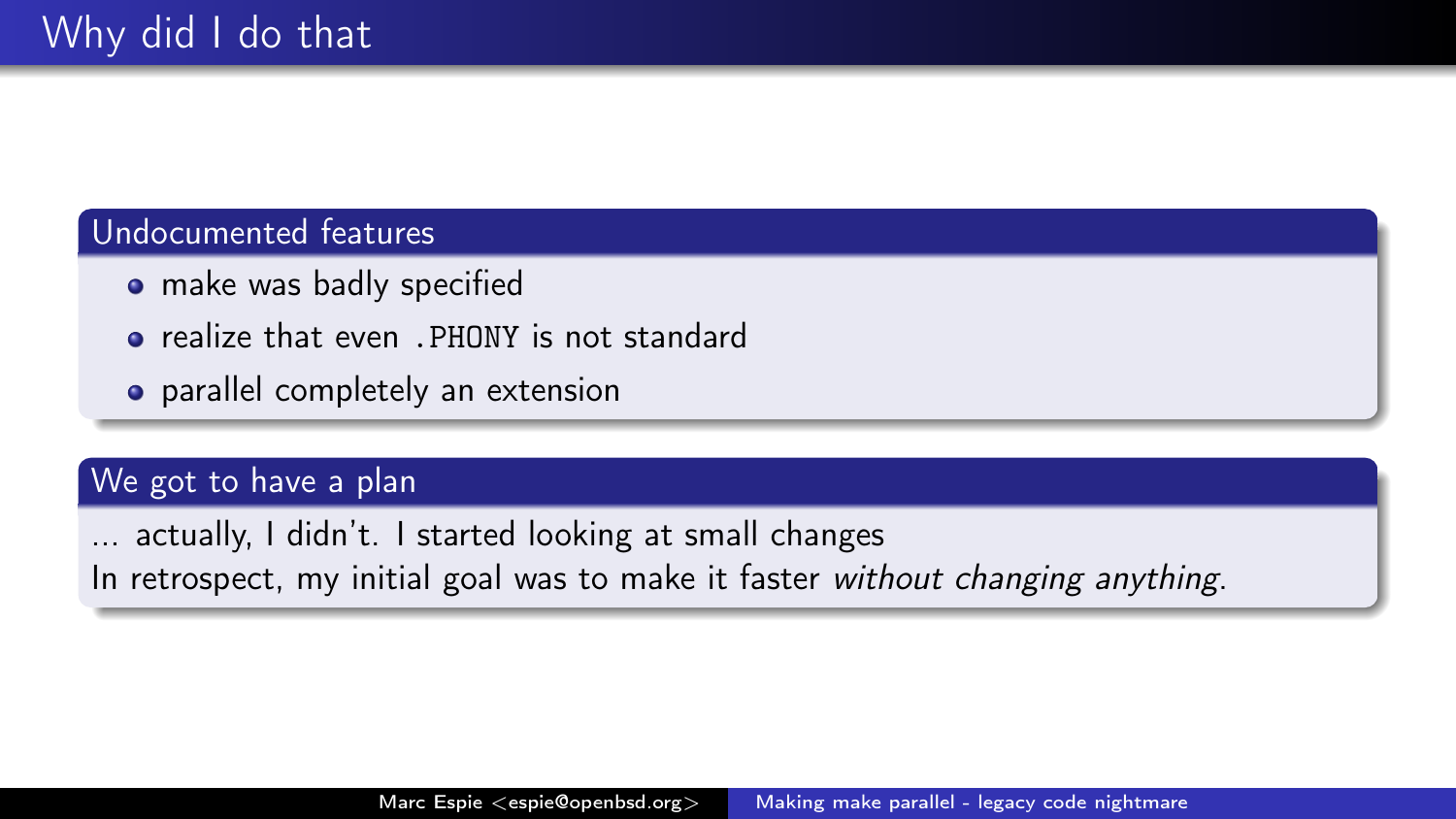#### **Success**

Amiga port build took seven seconds to start. It went down to 1 second.

...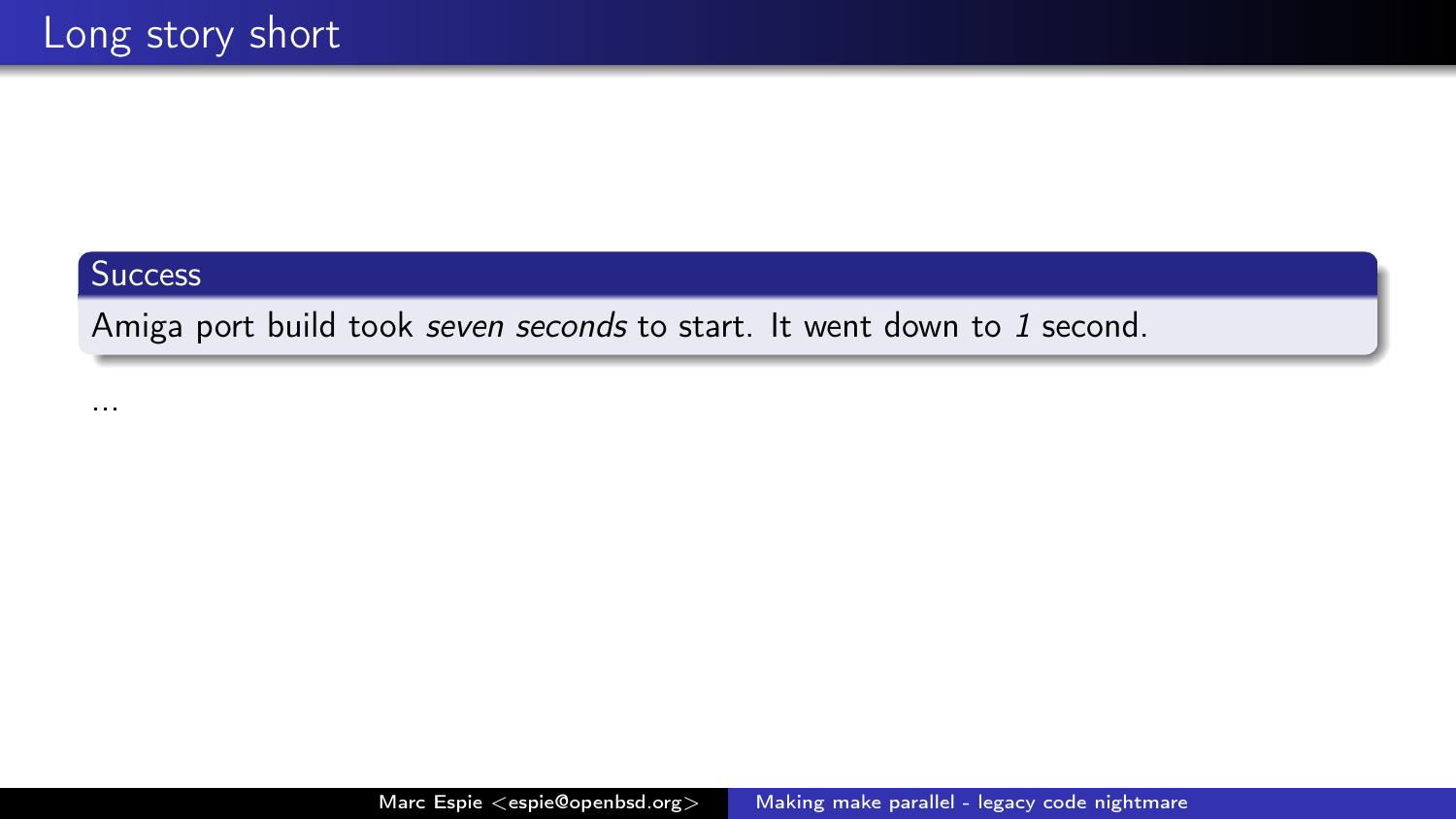#### **Success**

Amiga port build took seven seconds to start. It went down to 1 second.

...

### Cheating

Admittedly, half of it was due to work on the ports tree!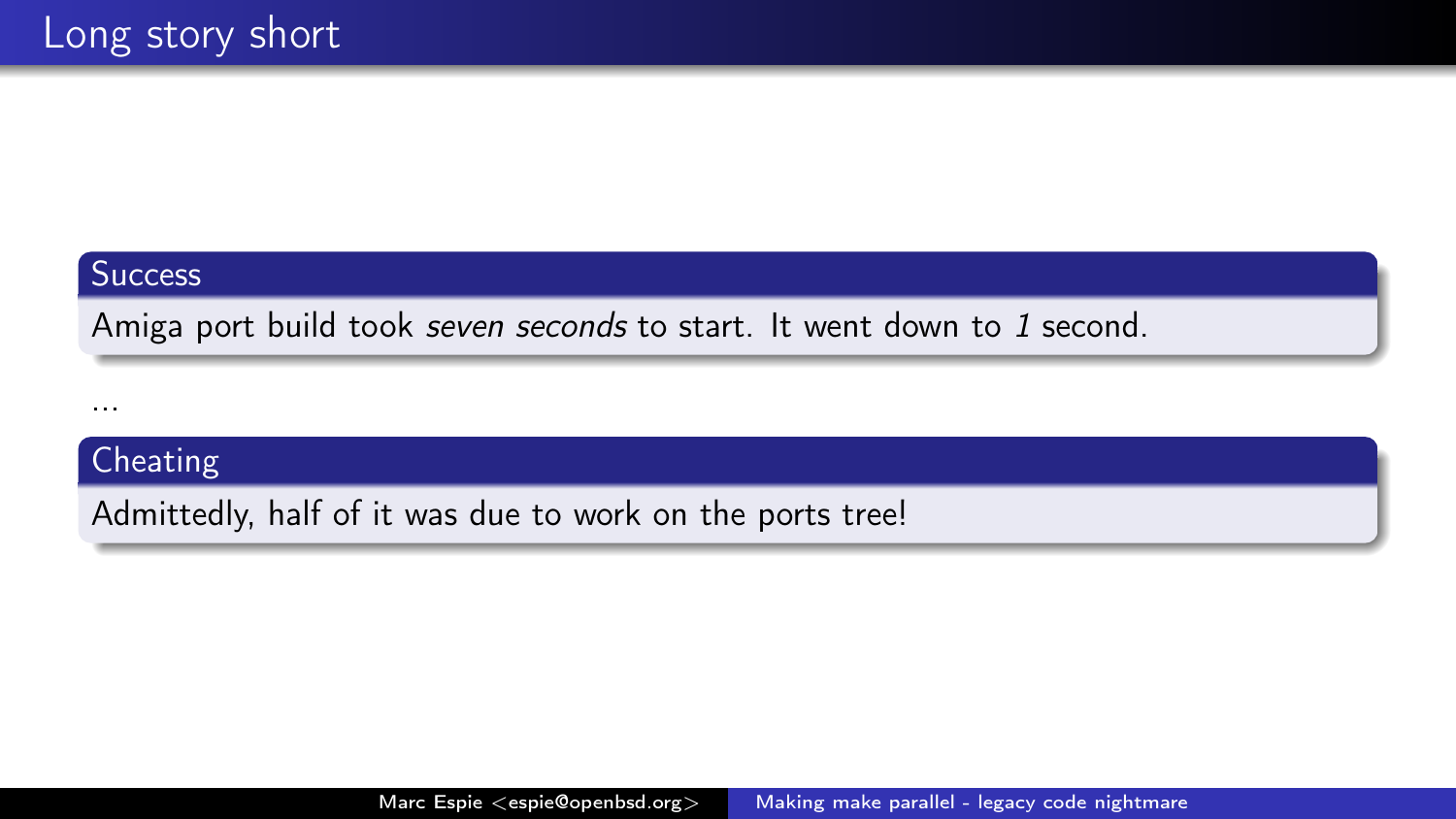make handles a lot of strings, but actually it doesn't.

```
cd \mathcal{F} (WRKSRC) & & \
         ${ALL_FAKE_FLAGS} ${RUBY} install.rb --destdir=${WRKINST}
```
- handle string intervals
- **•** hashing tables
- **•** memory buffers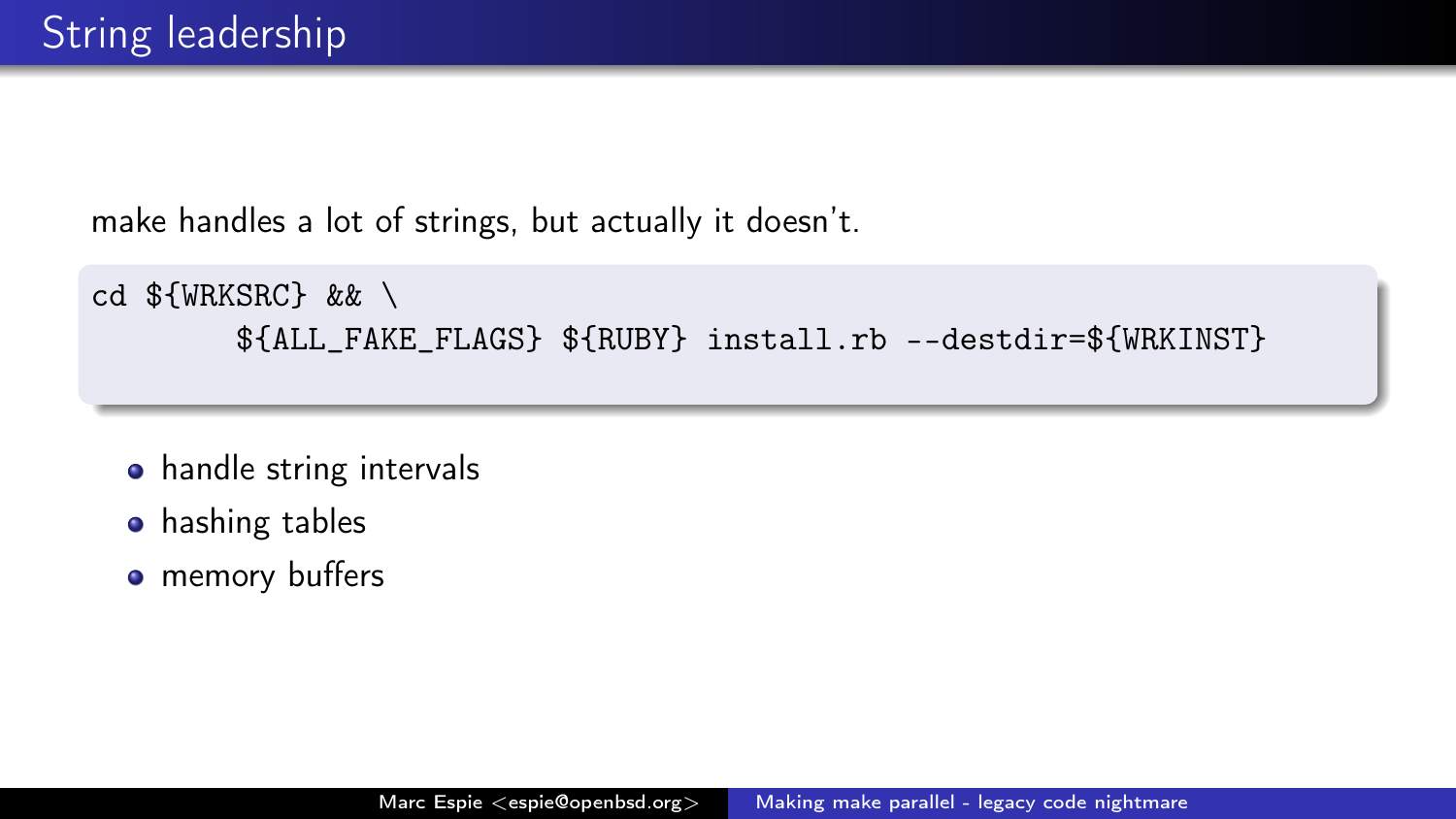- Make features "character buffer handling" functions: growable string buffers that you can add to.
- Those buffers were doubly terminated.
- **a** I killed the second zero.
- Code crashed.
- Fixed the bug.
- Code crashes again.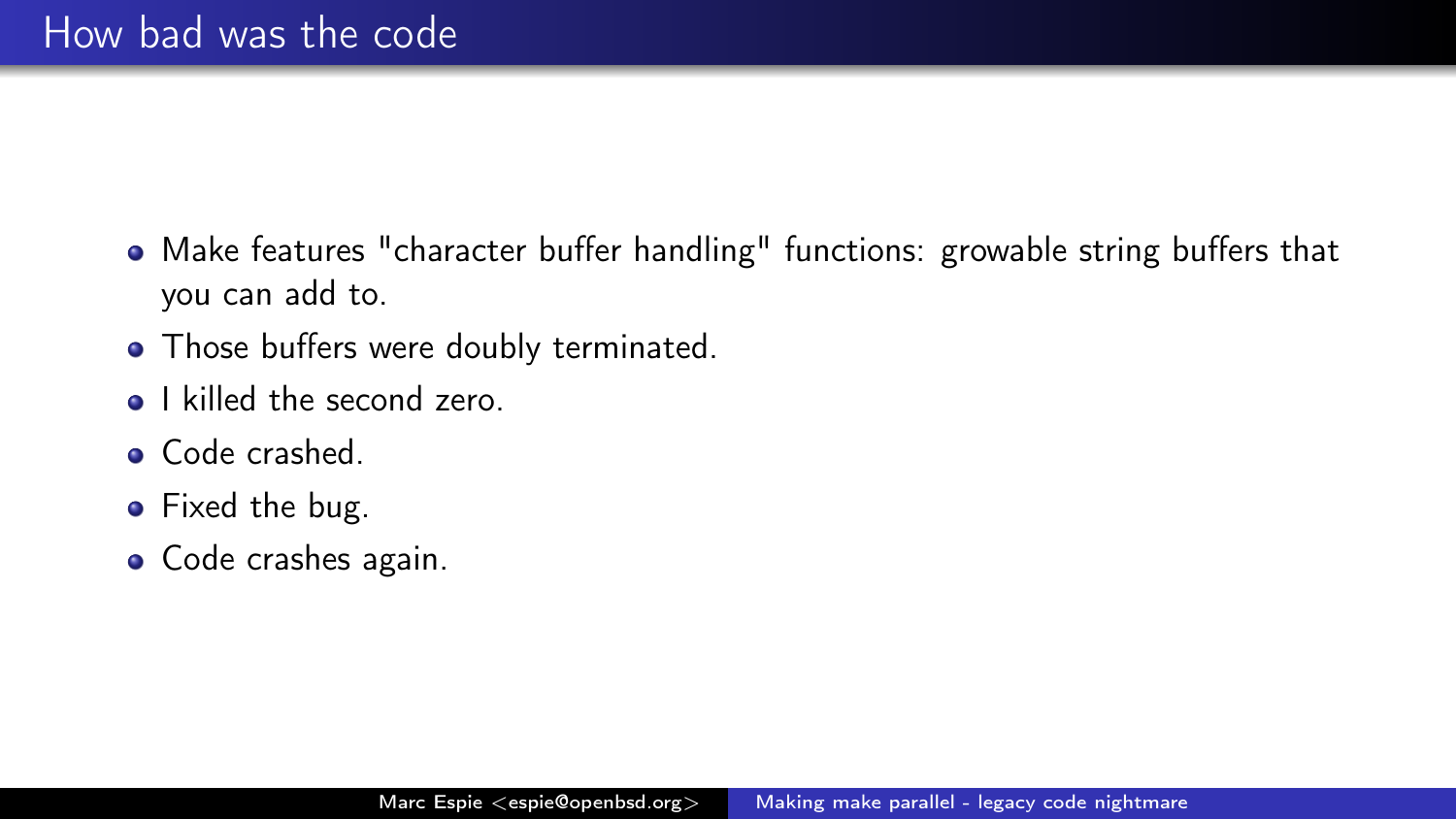Designed to be fast and "all purposes". There are seven distinct hashing tables in make:

- Variable names
- Target names
- Known directories
- **•** Transformation suffixes
- timestamps per-directory
- **Archive names**
- Archive members per-archive ...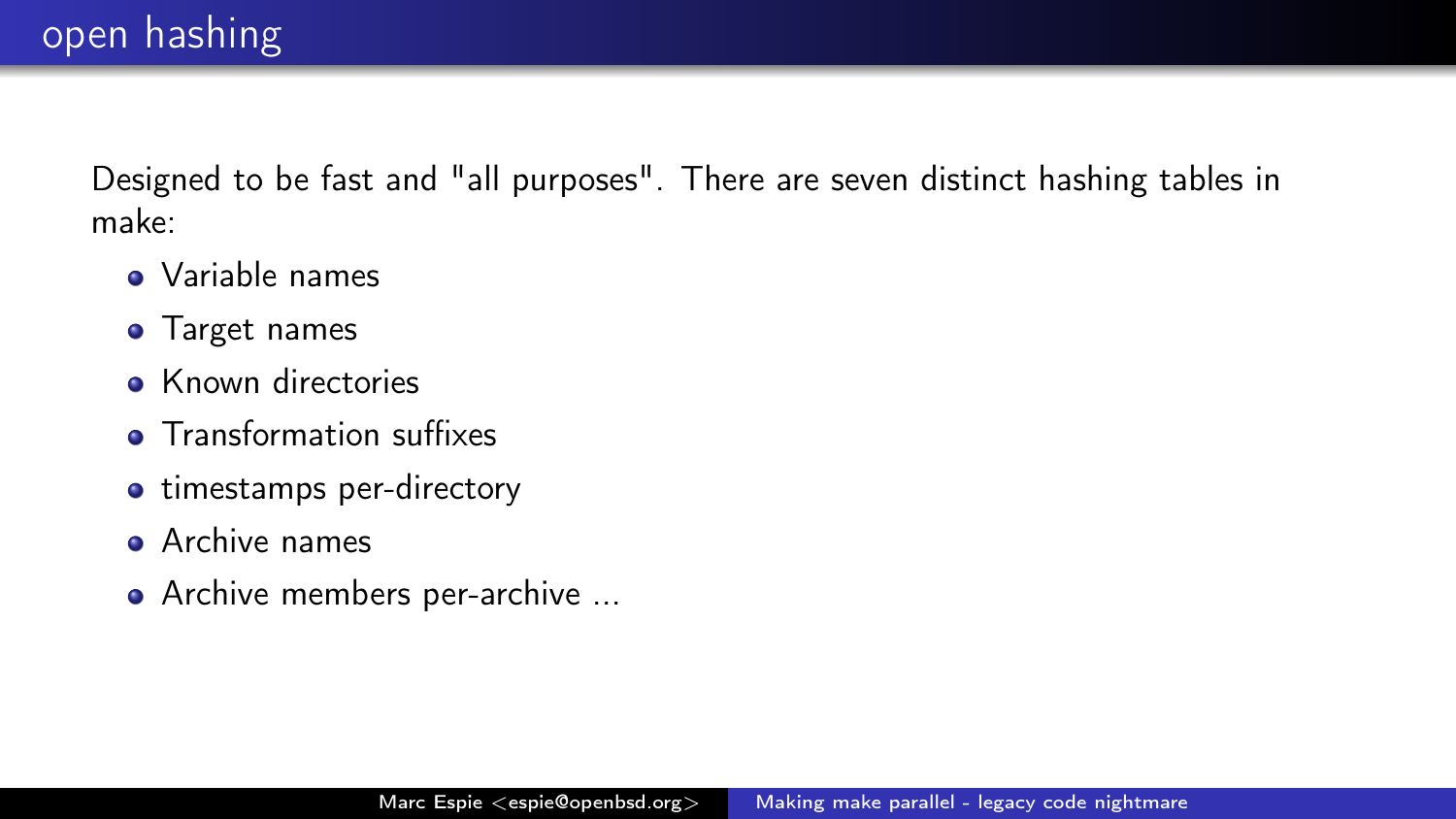Designed to be fast and "all purposes". There are seven distinct hashing tables in make:

- Variable names
- Target names
- Known directories
- **•** Transformation suffixes
- timestamps per-directory
- **Archive names**
- Archive members per-archive ...
- Make that 8, target equivalence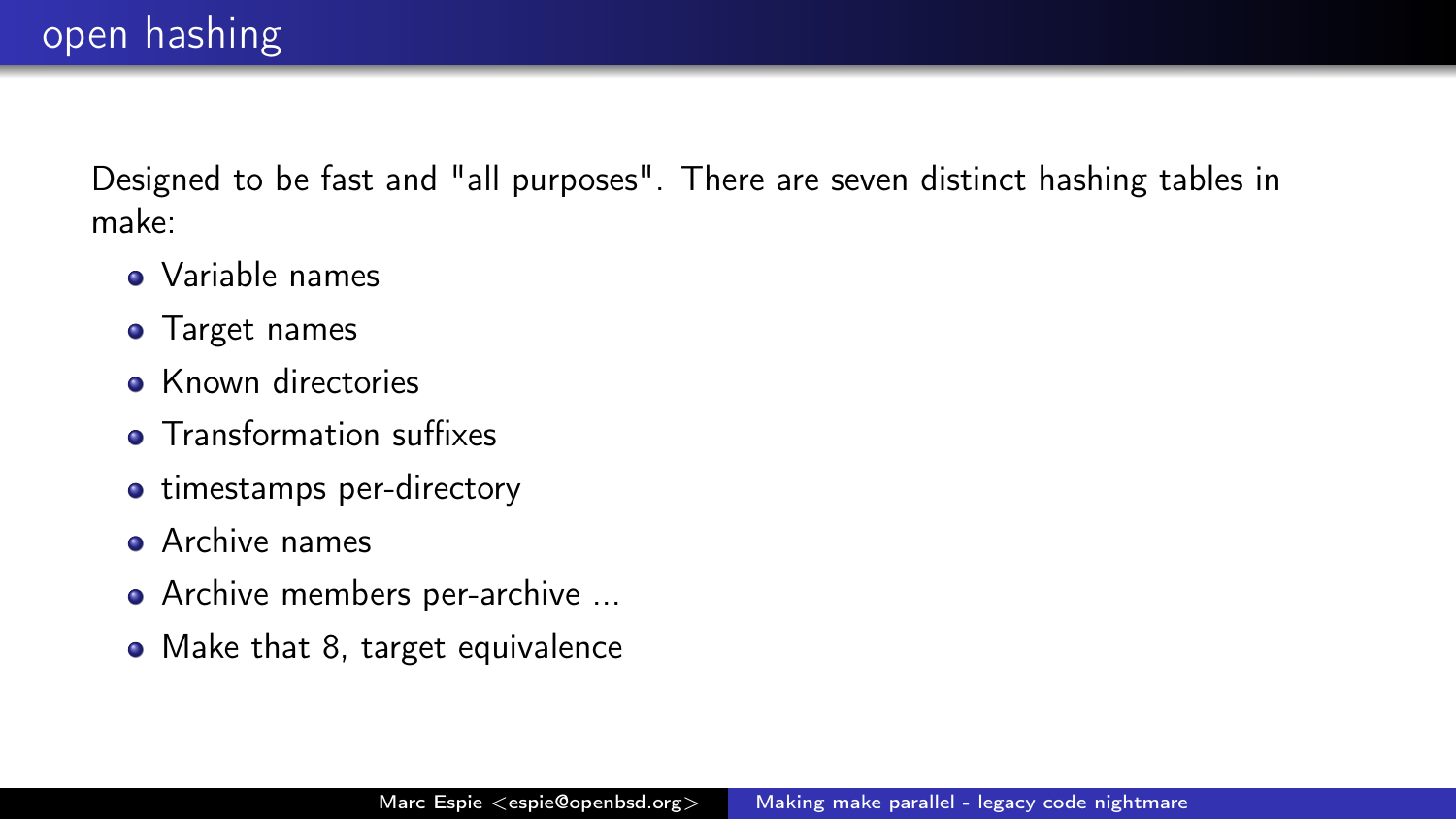- $\bullet$  in m4
- in tsort
- **o** in mandoc
- $\bullet$  in signify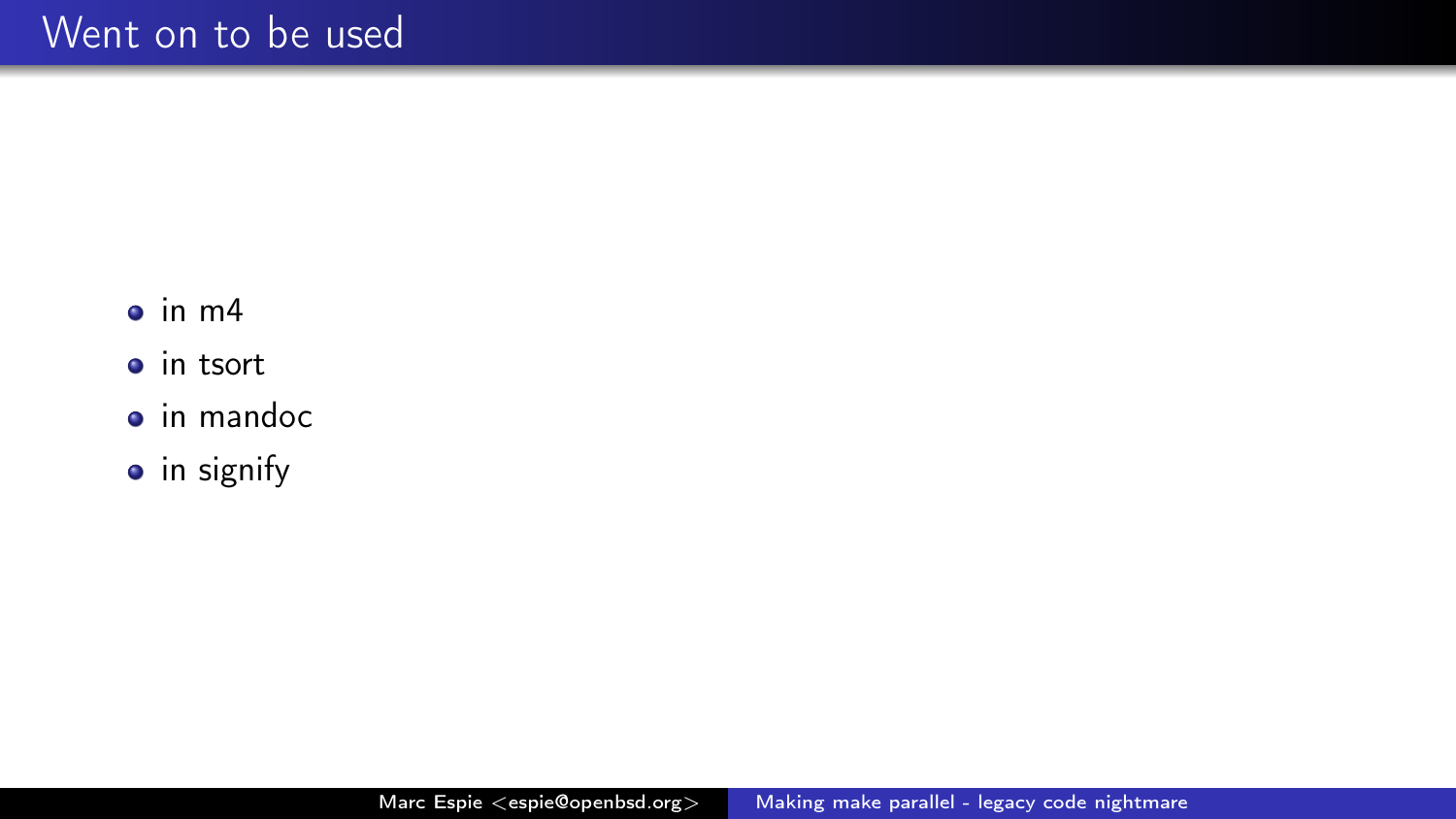### RTFM

```
ohash_init(&t, sz, info);
```

```
hv = ohash interval(start, &end);
slot = ohash_lookup_interval(&t, start, &end, hv);
```

```
ohash_find(&t, slot);
ohash_remove(&t, slot);
ohash_insert(&t, slot);
```
#### Advantages

direct access to the hv hash value means we can do switches on constants used for magic variables, for instance

Marc Espie <espie@openbsd.org> [Making make parallel - legacy code nightmare](#page-0-0)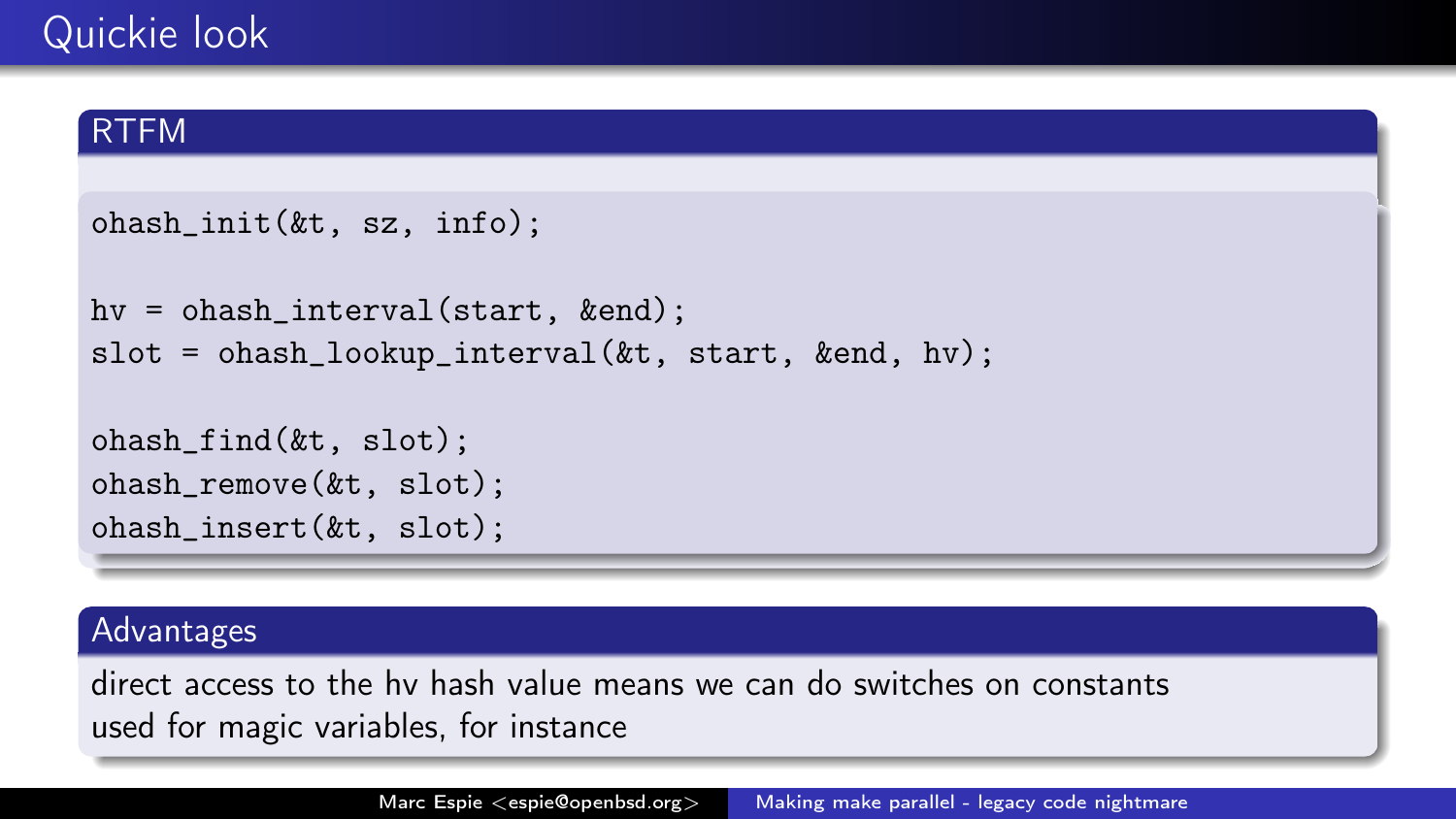### Ouch

```
GNode *
Targ_NewGN(char *name)
{
        gn = emalloc(sizeof GNode);
        gn->name = strdup(name);
        ...
        gn->children = Lst_Init(FALSE);
        ...
        Lst_AtEnd(allGNs, (ClientData)gn);
}
```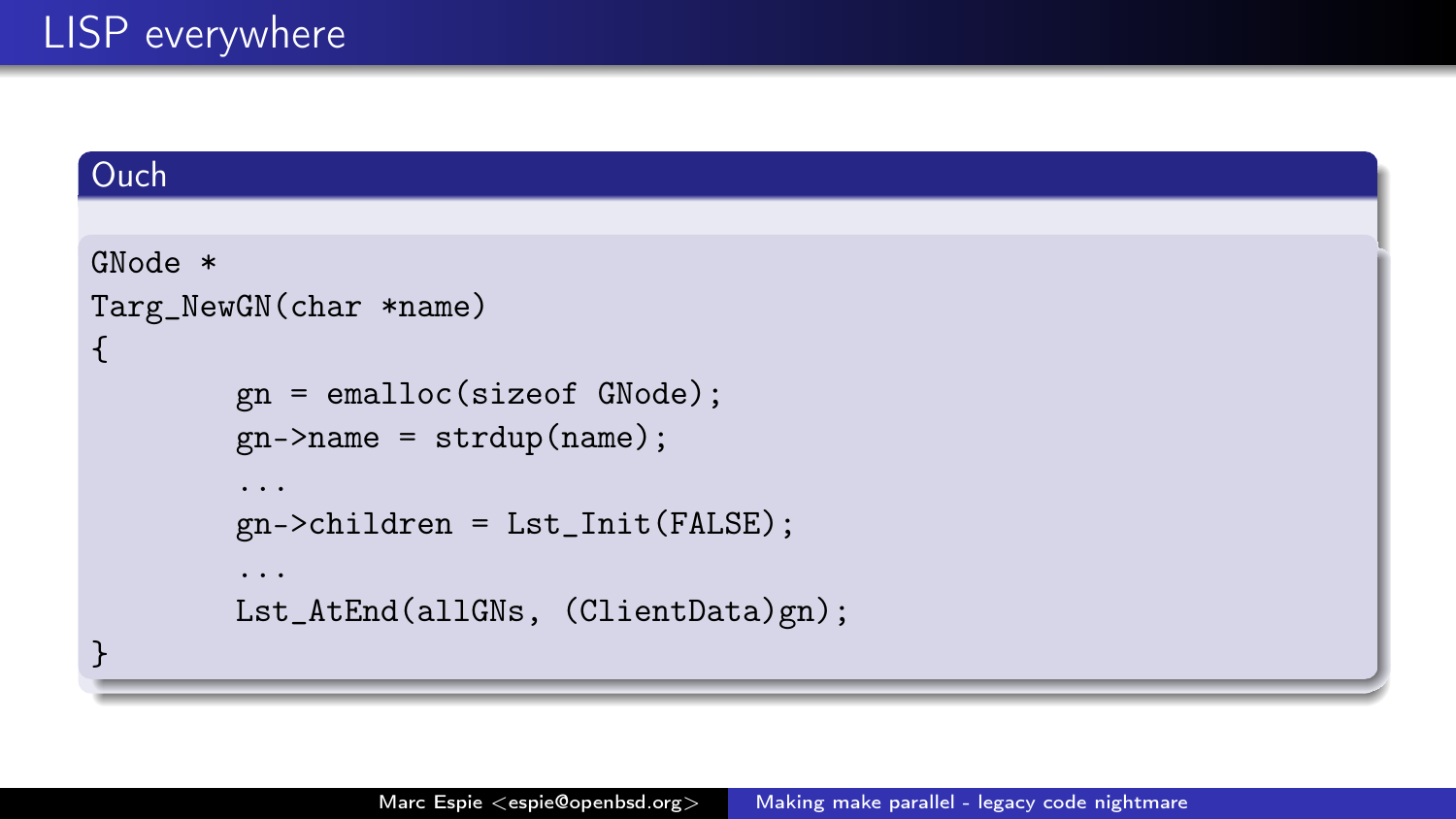## $C++$  to the rescue

Notion of Ctor distinct from memory allocation

### Better

```
GNode *Targ_NewGNi(const char *name, const char *ename)
{
        gn = ohash_create_entry(&gnode_info, name, &ename);
        ...
        Lst_Init(&gn->children);
        ...
}
(later)
```

```
ohash_insert(&targets, slot, gn);
```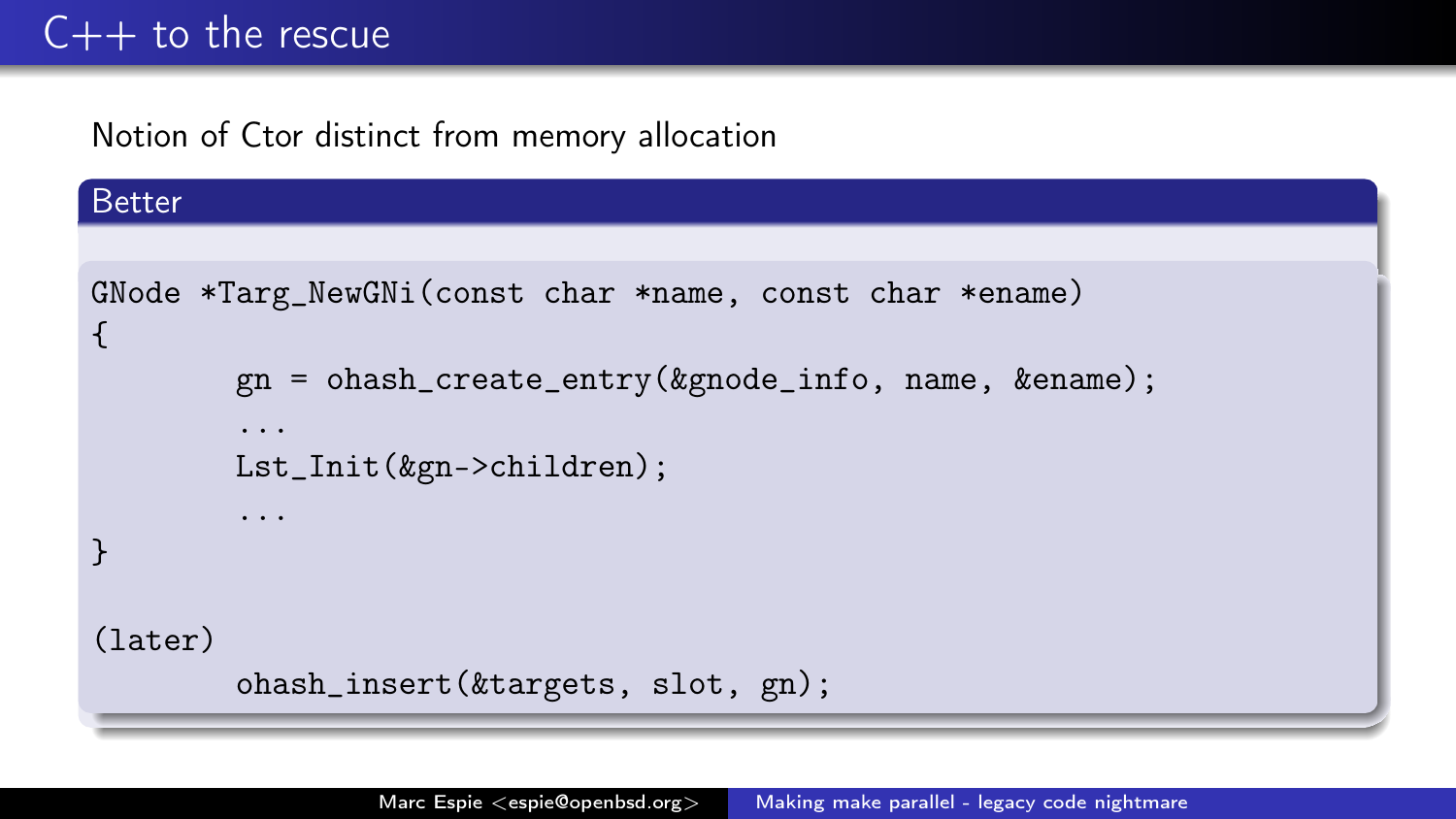## Divided number of memory allocations by

 $> 10$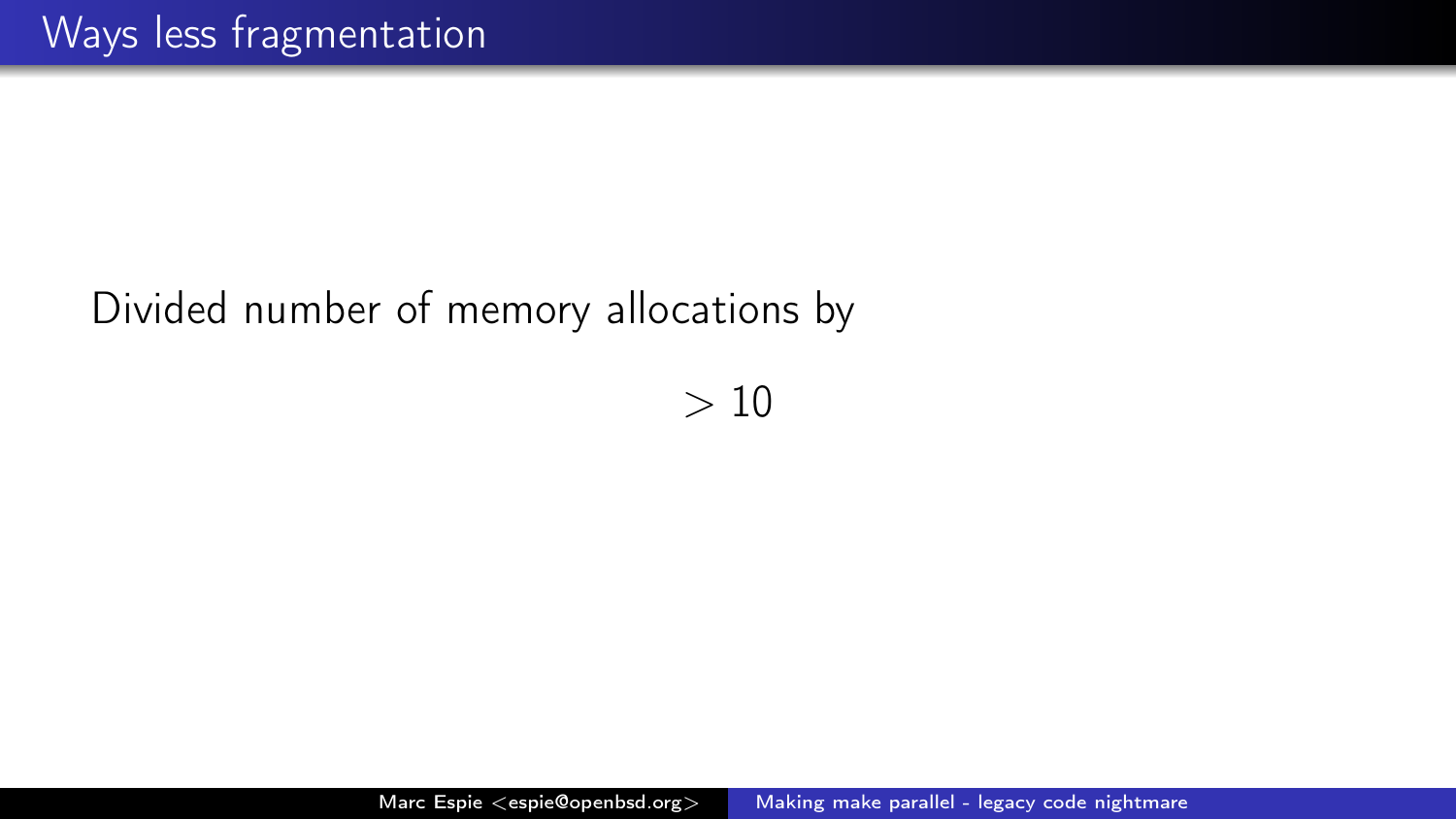Make is full of small modules that call each other None of them sane The only way to make progress is through small changes Until you understand one module And can go on the rest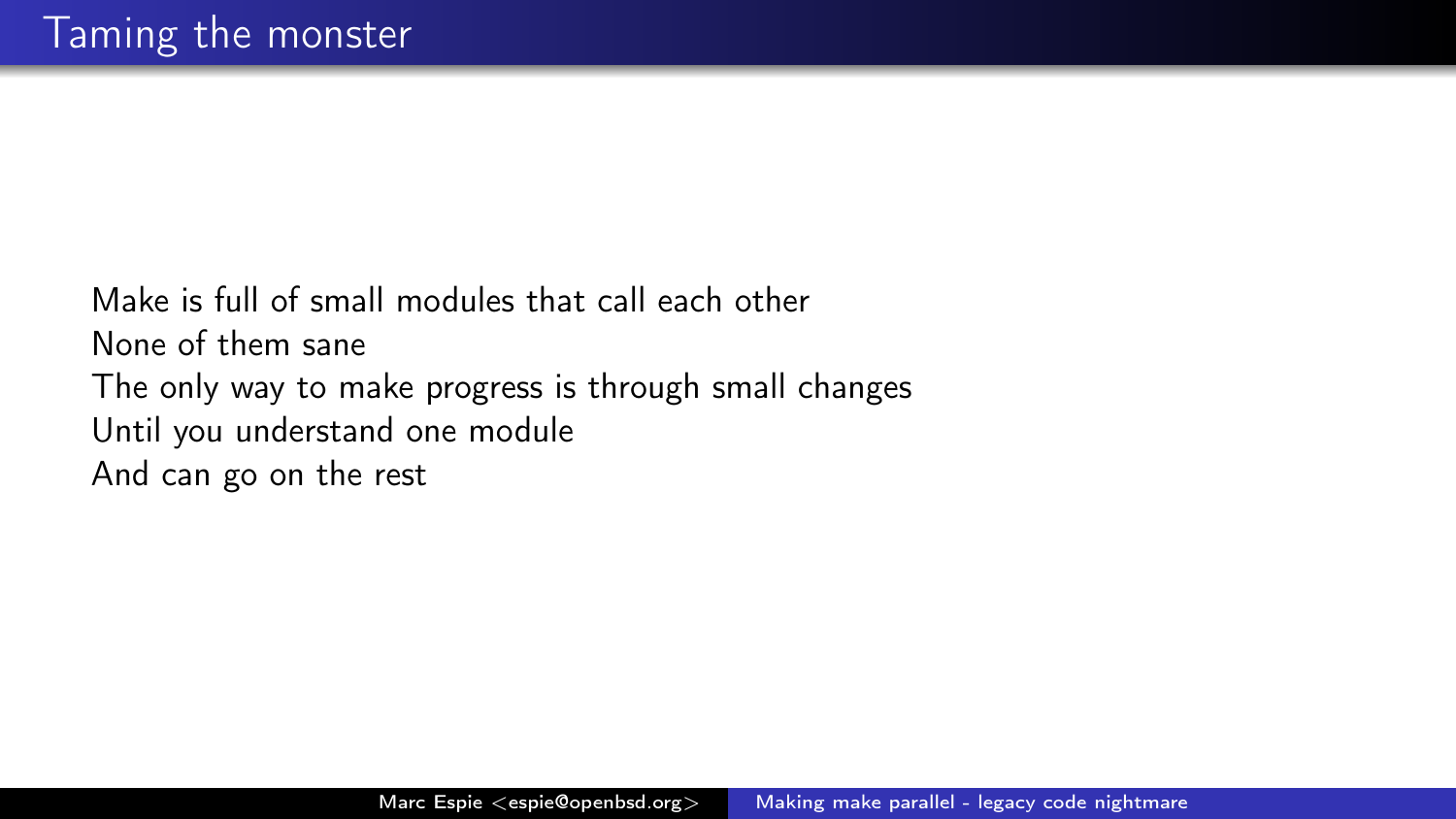## A simple list

- Vars handles vars and substitution
- Targets handles targets and the file system
- **Parser builds structure from makefile**
- Cond every dot bsd command
- Suff suffixes handling
- Compat old sequential engine
- Job funky parallel engine
- Dir directory caching
- Buf string construction
- Arch  $ar(1)$  handling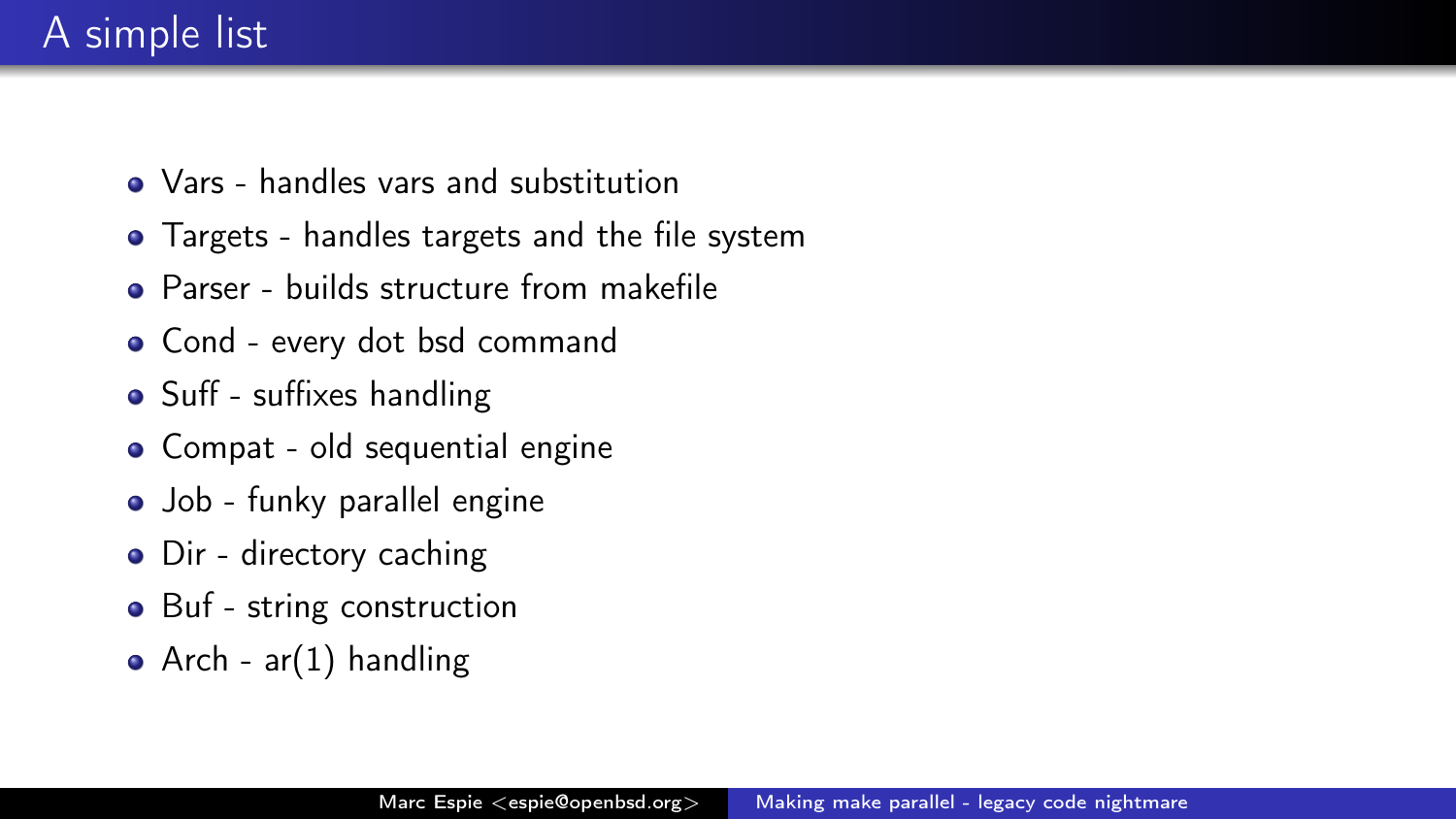Apparently, each module is "seperated". But there are interactions built over the years.

# Baby dragons **•** Buffer handling • Variable contents

But there might be (smallish) dragons...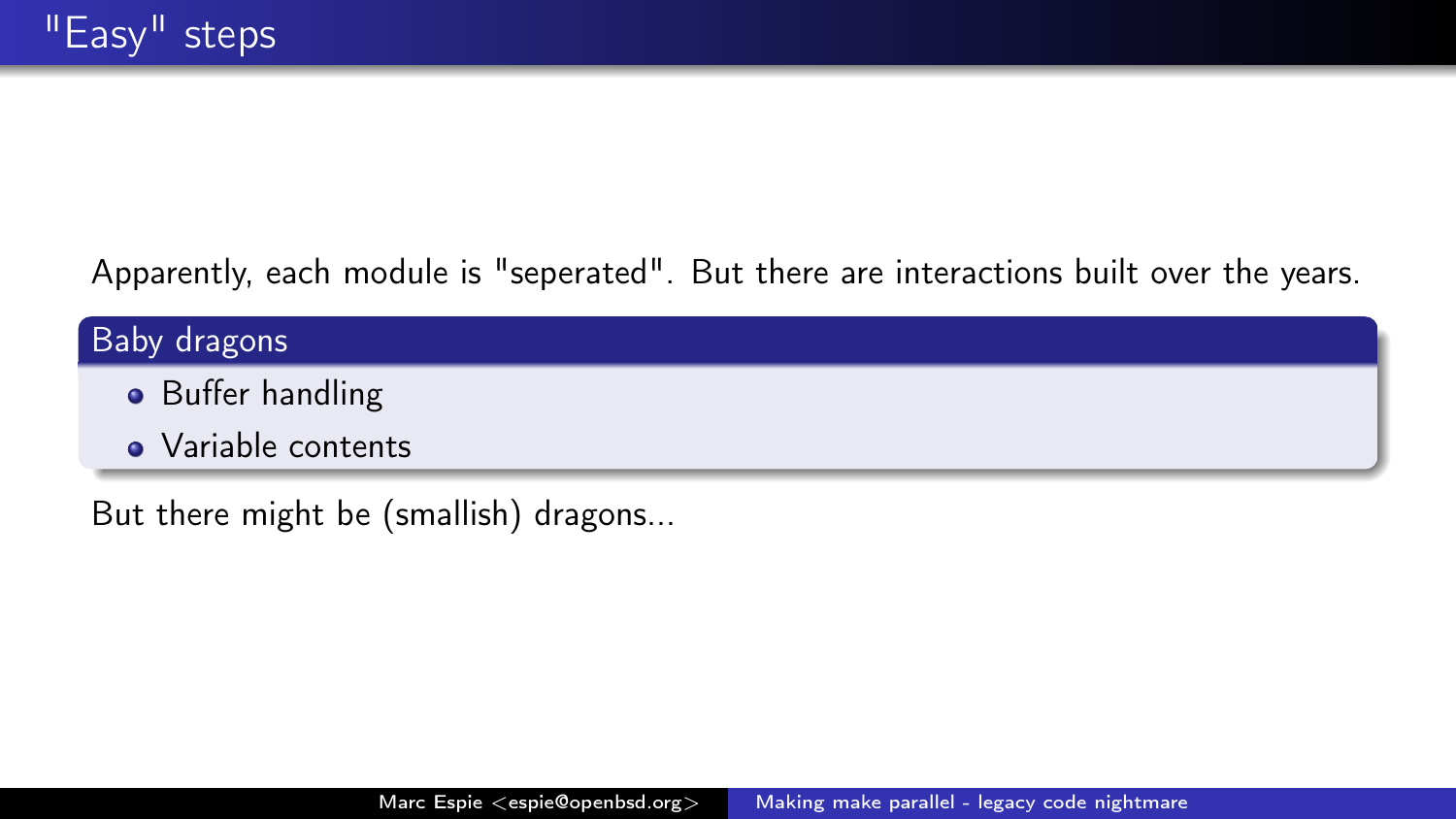- variables in the Makefile
- variables on the command line
- environment
- dynamic variables

Initially, four lists.

Now, just one global list, and one per-node Plus lazyness, expanded as late as possible.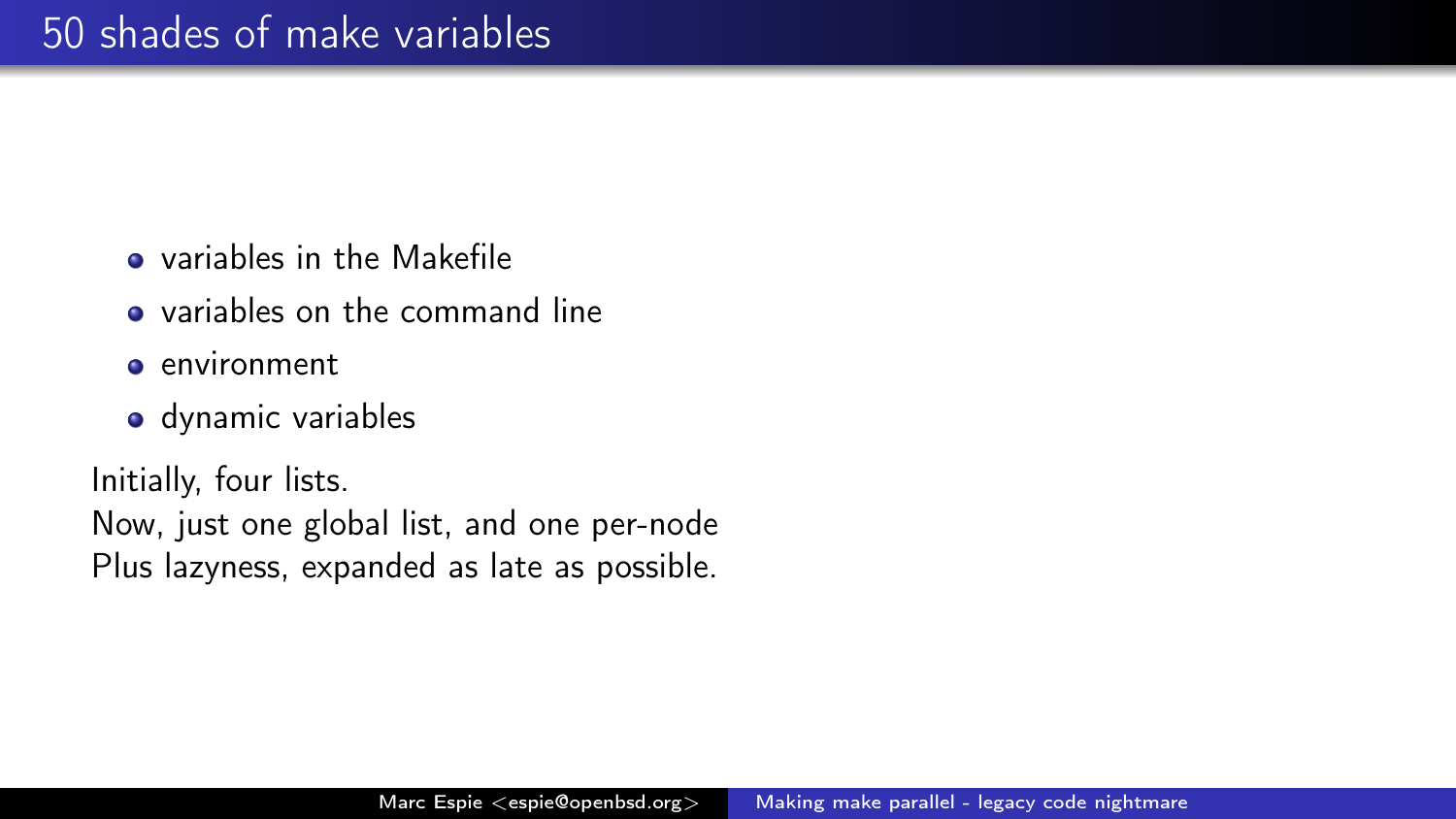Still found a bug this year, related to variable expansion Nice benefits, such as "recursive variables". (we could already do that through loops) Also, pass command line recursively through .MAKEFLAGS. Borrow netbsd extended .for loops (awesome idea)

```
. for lnk file in ${MLINKS}
  @l = $fDESTDIR}${MANDIR}}${lnk : E}${sub}}${lnk}: \ \ \ \ \ \ \t=${DESTDIR}${MANDIR}${file:E}${sub}${file}; \
  echo $t - \ > $1: \ \ rm -f $$t; ln $$l $$t;
. endfor
```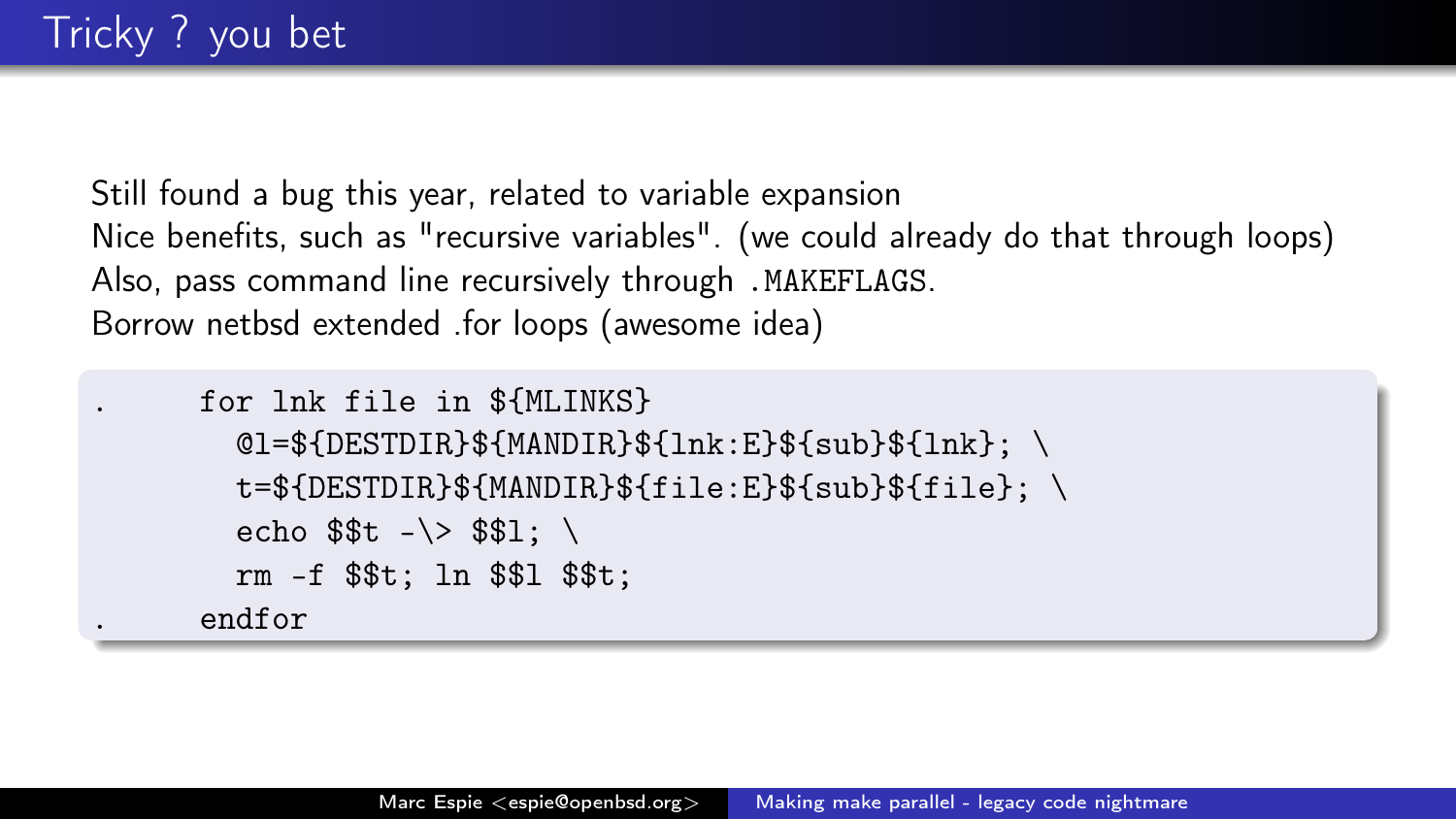BSDmake has two basic kind of useful extensions

- variable modifiers, e.g., \${VAR:L}
- o dot keywords, .for, .if ...

Tricky part is evaluation of variables in dot stuff ! Diverged from other BSDs in variable modifiers.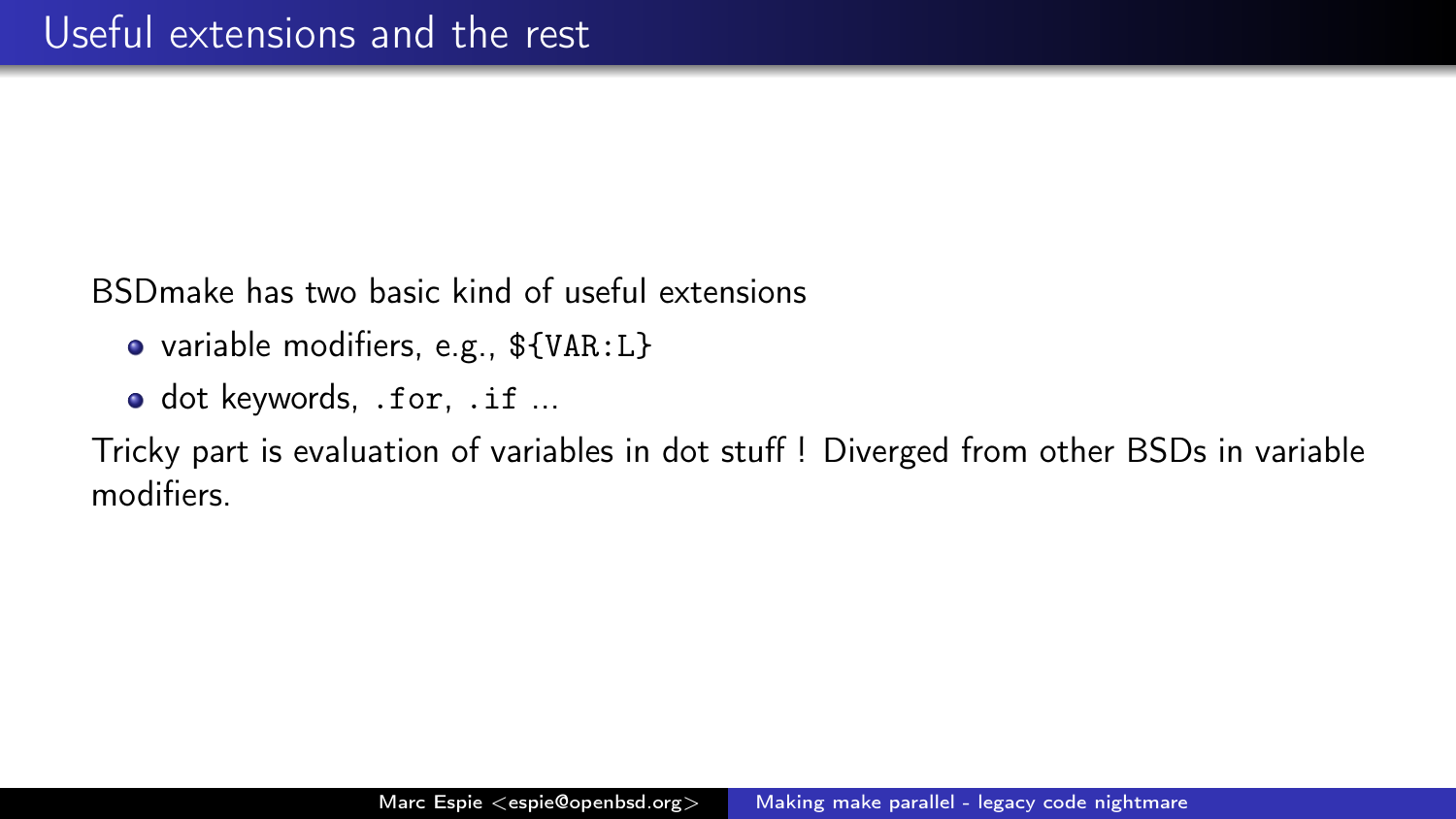Parallel make wasn't working. Specifically, one shell to run all commands (experimental) More output #ifdef REMOTE execution from sprite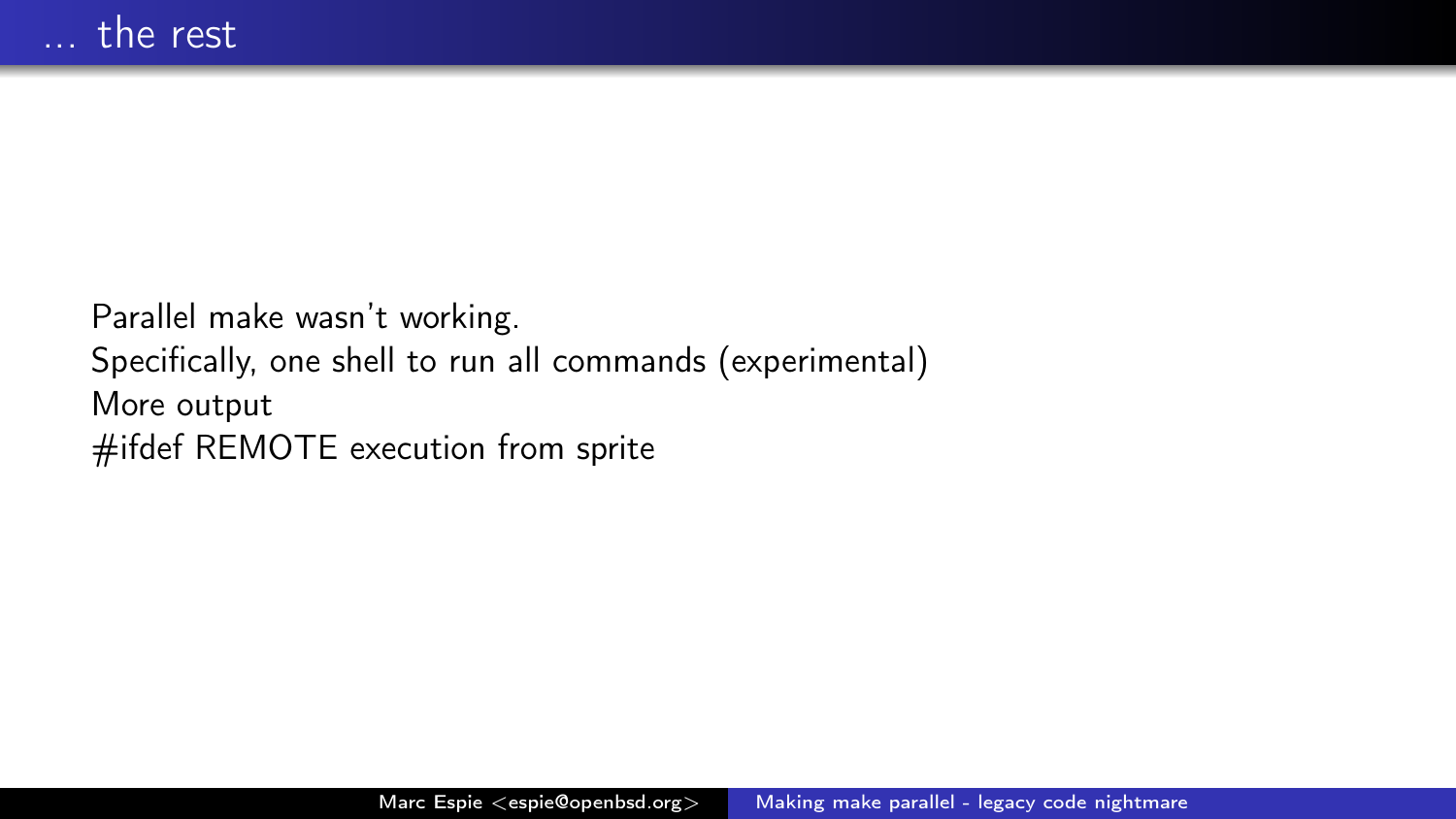By that point I knew enough about the basic structure

- shell execution: why depart from everybody else
- extra display breaks things too
- REMOTE is unlikely to come back

So I killed REMOTE entirely, made the extra display debug-only, and removed the possibility to use other shells.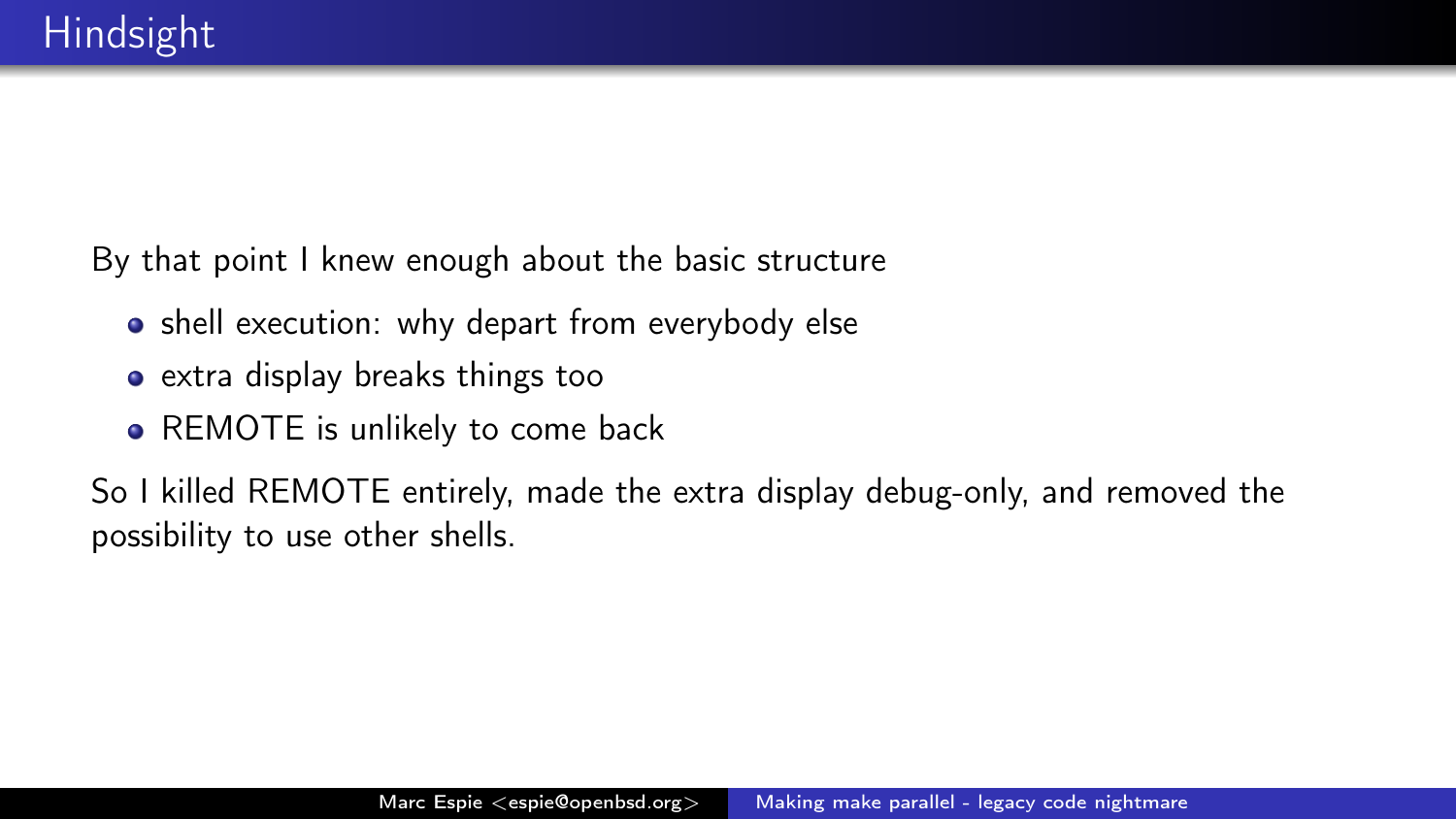Model: one target forks a job, job is responsible for spawning its commands. Output comes out garbled.

Setup a pipe to catch output.

At that point, things good enough for kernel build through make -j. Needed to add lots of dependencies ...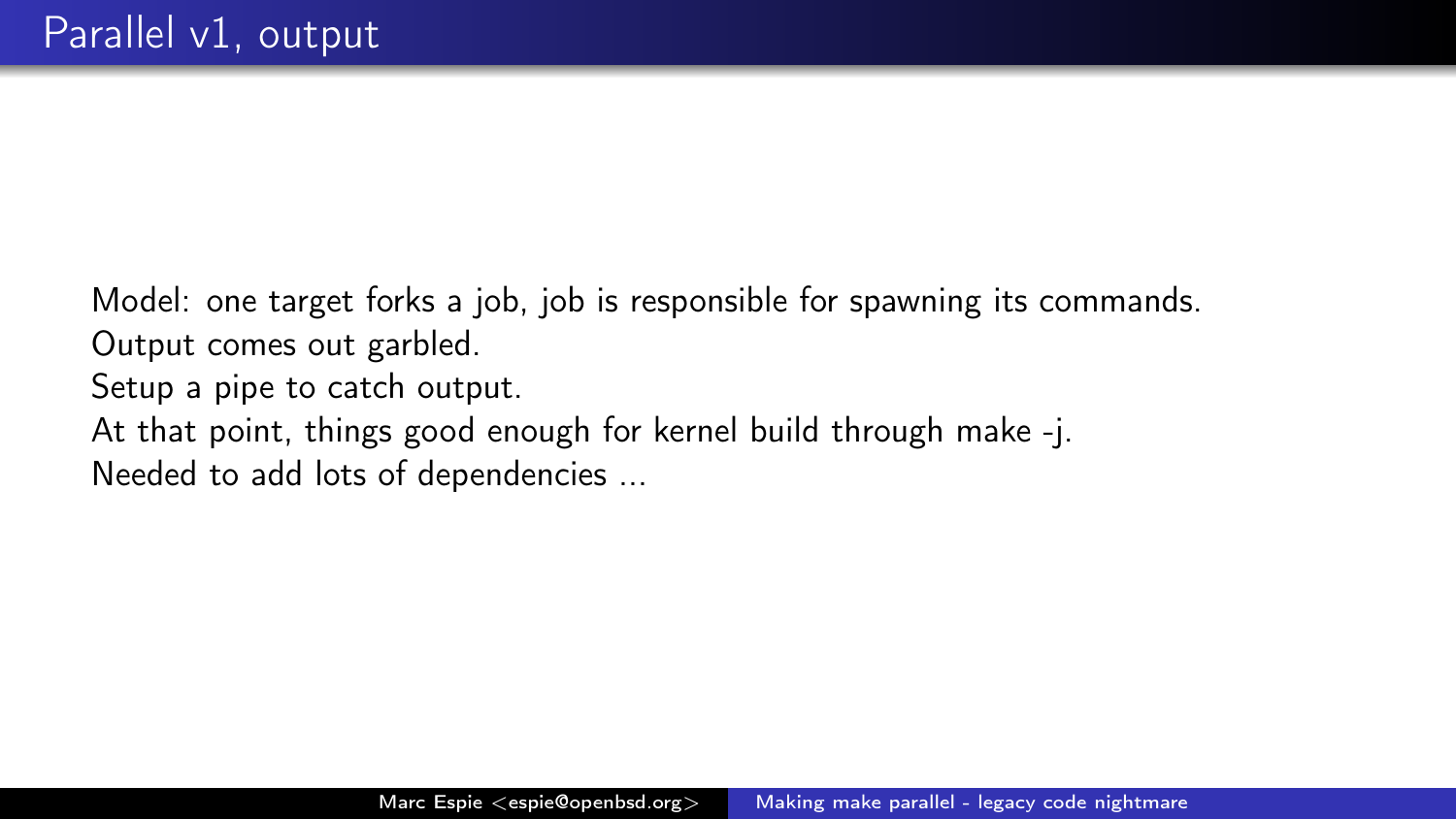Model: one target forks a job, job is responsible for spawning its commands. Output comes out garbled.

Setup a pipe to catch output.

At that point, things good enough for kernel build through make -j. Needed to add lots of dependencies ...and boom, make build works too.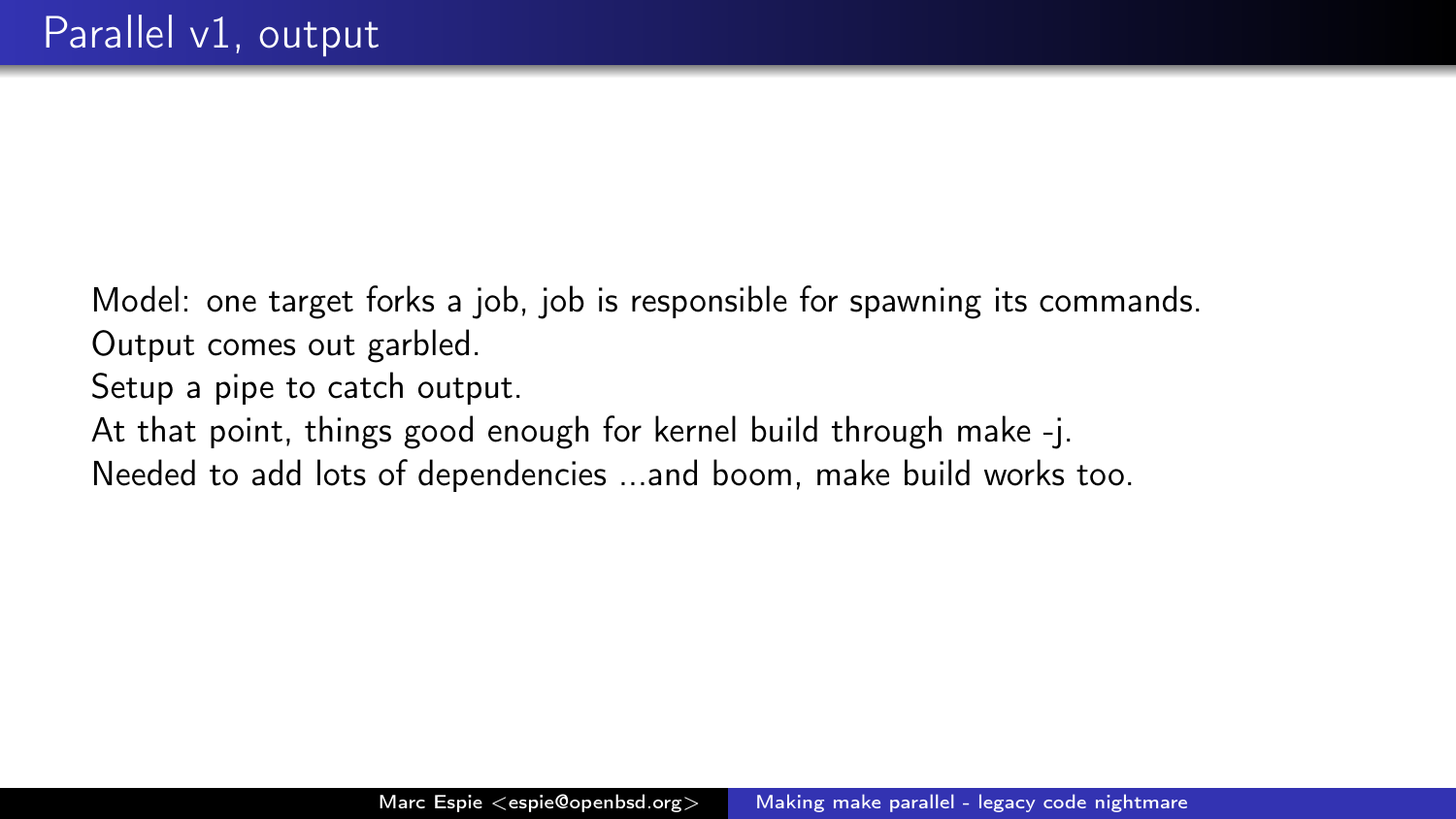- **•** pipe means no stdin
- jobs that create several files race, e.g. vacc production

```
a.c a.h: a.y
       yacc a.y
```
Hack manual synchronization through a timestamp

```
a.c a.h: stamp
stamp: a.y
        yacc a.y
        touch $@
```
make doesn't understand the file system: ./a and a are different things.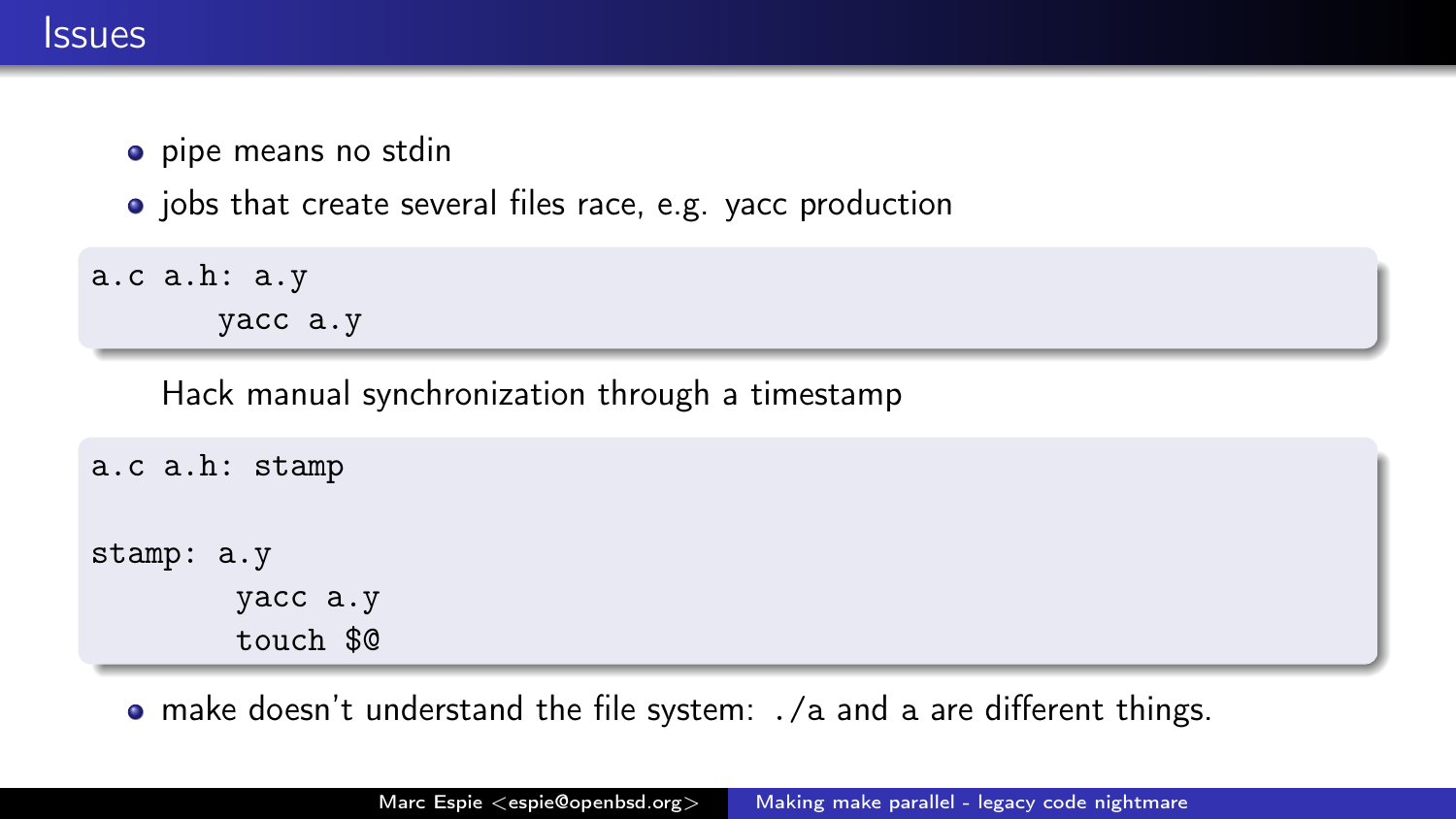Writing documentation. Reading again POSIX specifications. Changing the manpage to conform. Foregoing the quaint little things.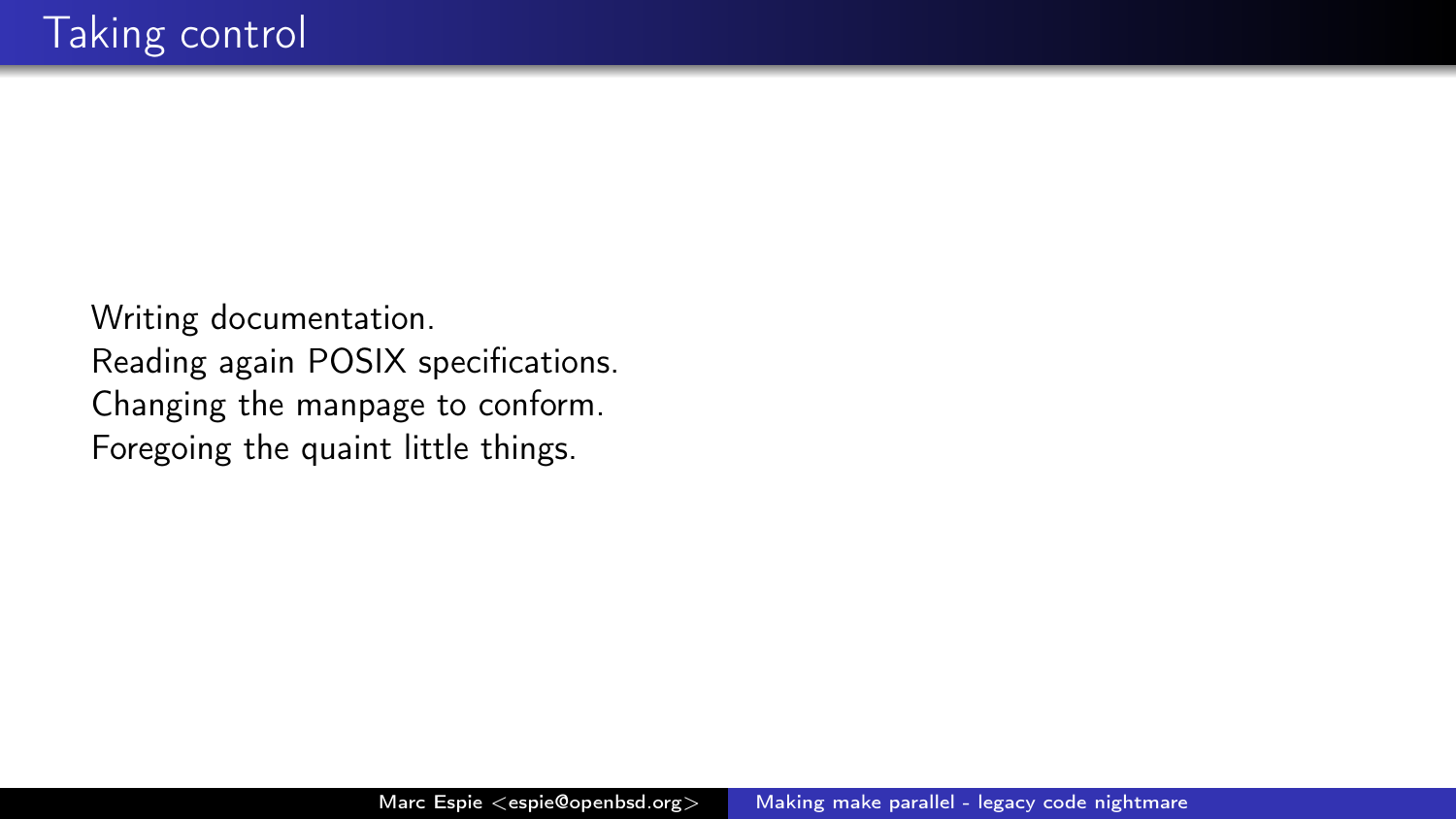- What's POSIX and what's not.
- We don't have a POSIX mode and warn.
- People write non-portble makefile
- **e** make sh... Sounds familiar ?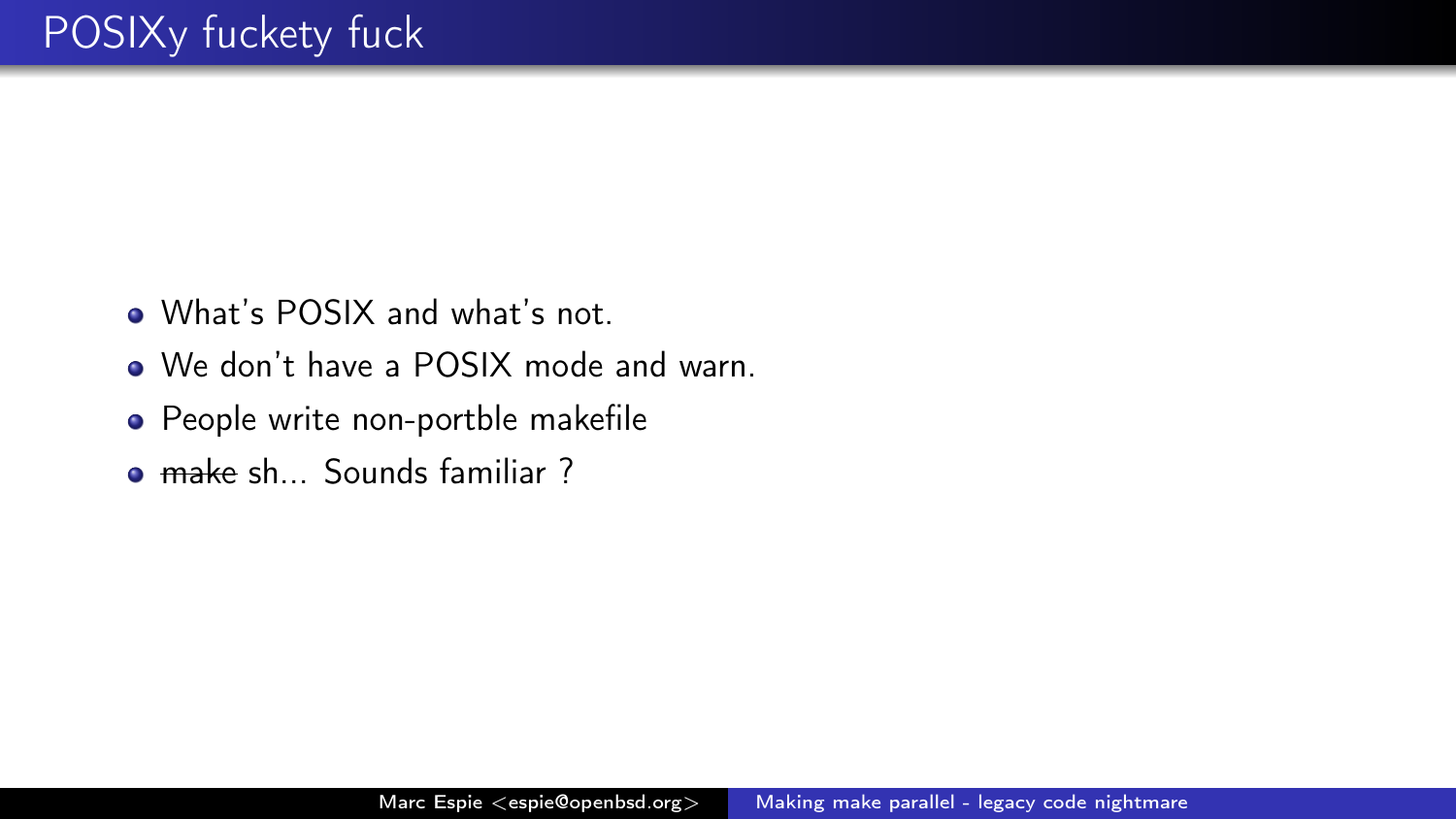make -j4 on recursive makefile:

```
4iobs + 16iobs + 64iobs + ... = lots
```
Other systems use a kind of "token" system, but

- finding a socket name can be difficult. Find a file system you can write to.
- fd passing is a hack. There's no guarantee the shell will let you.

So let's recognize recursive rules in makefiles.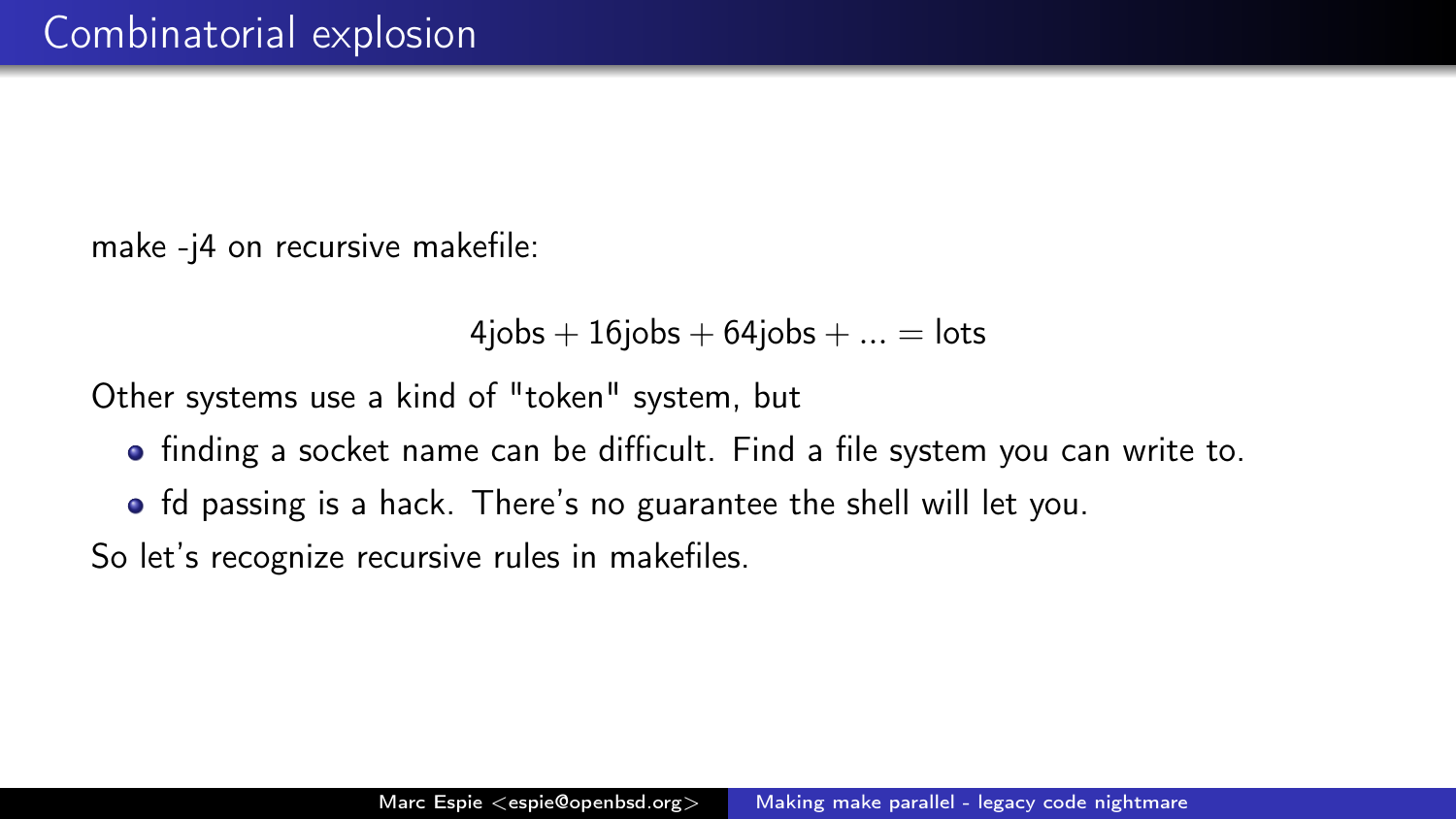## Combinatorial explosion2

make  $-i4$ 

rulea:

normal

ruleb:

normal

rulec:

cd dir && make # <- hey I'm recursive

when we meet rulec, notice that's recursive. Don't allow any other jobs to start while that one is running. Replace exponentiation with sum in the worst case. Because you can expect the cheap jobs to terminate early.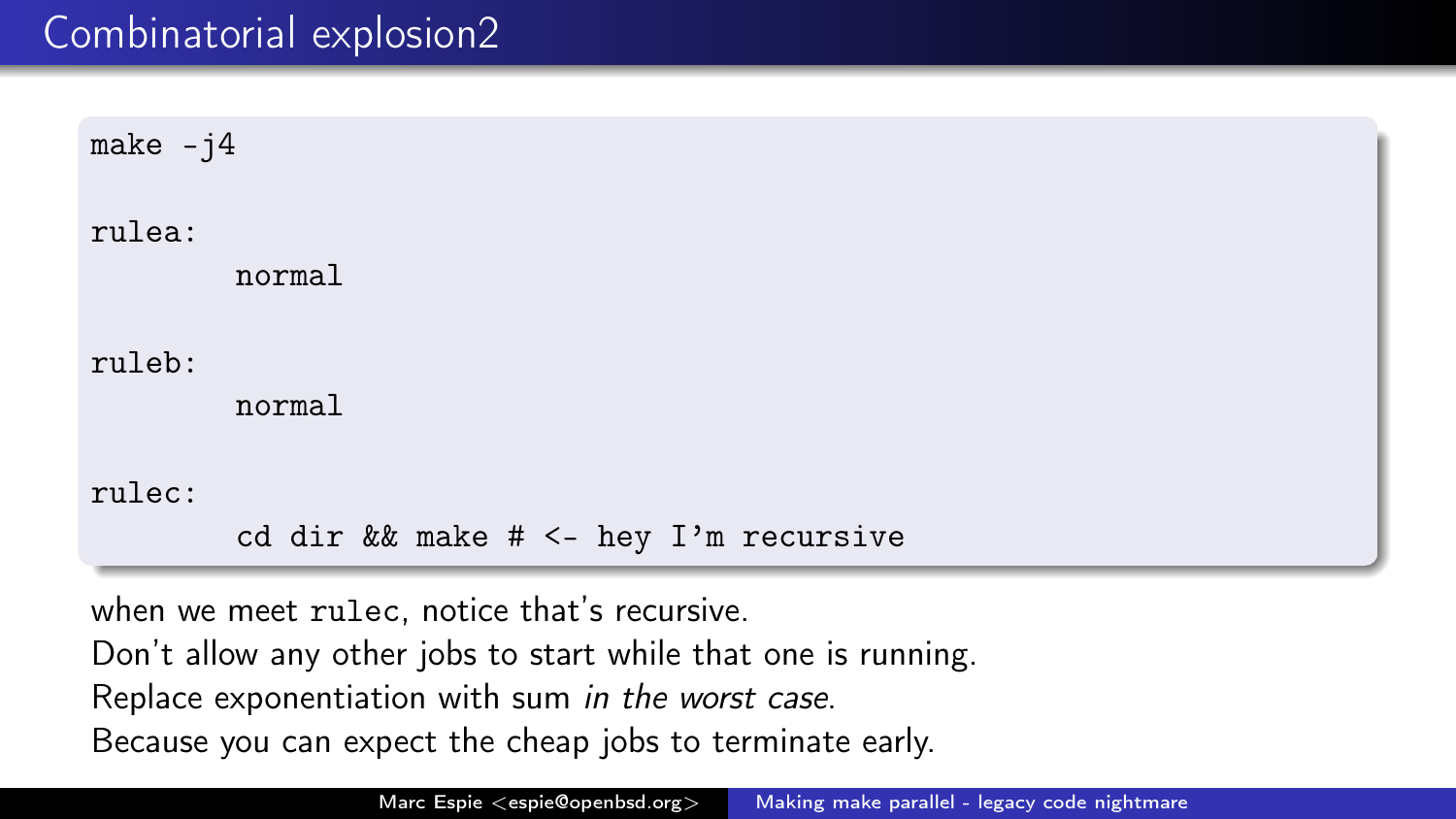Yeah, it's the same as DPB\_PARALLEL in dpb land.

Works very well in practice, just needs some kind of heuristic to say "this is a kind of make".

... Because you can expect the cheap jobs to terminate early.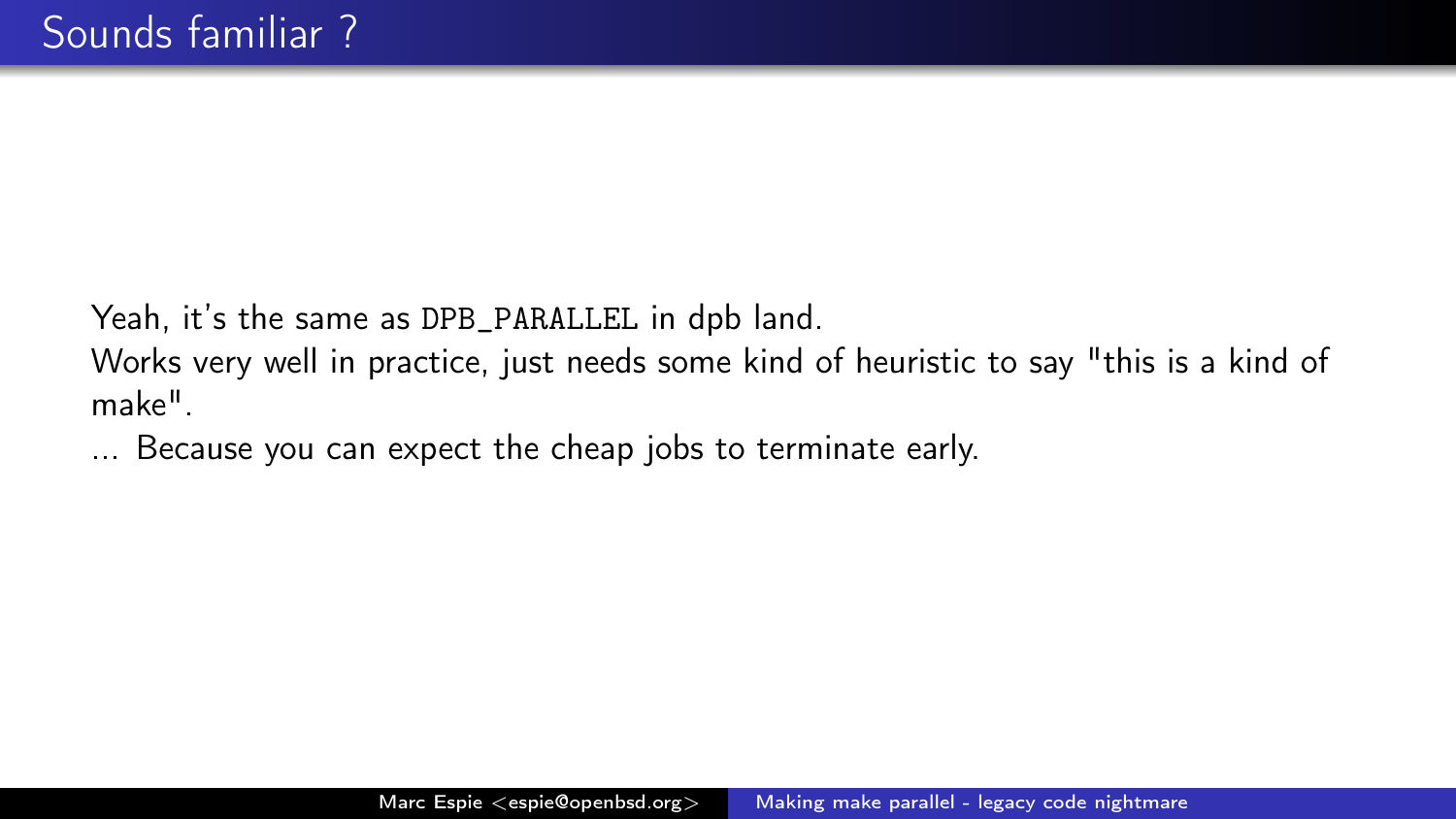Solution came from totally something else Better location of error messages Convergence with dpb Replace the "job control handler" with a job automaton: One single job-handling loop Unintended benefit: no need for pipe, as most printing comes from make itself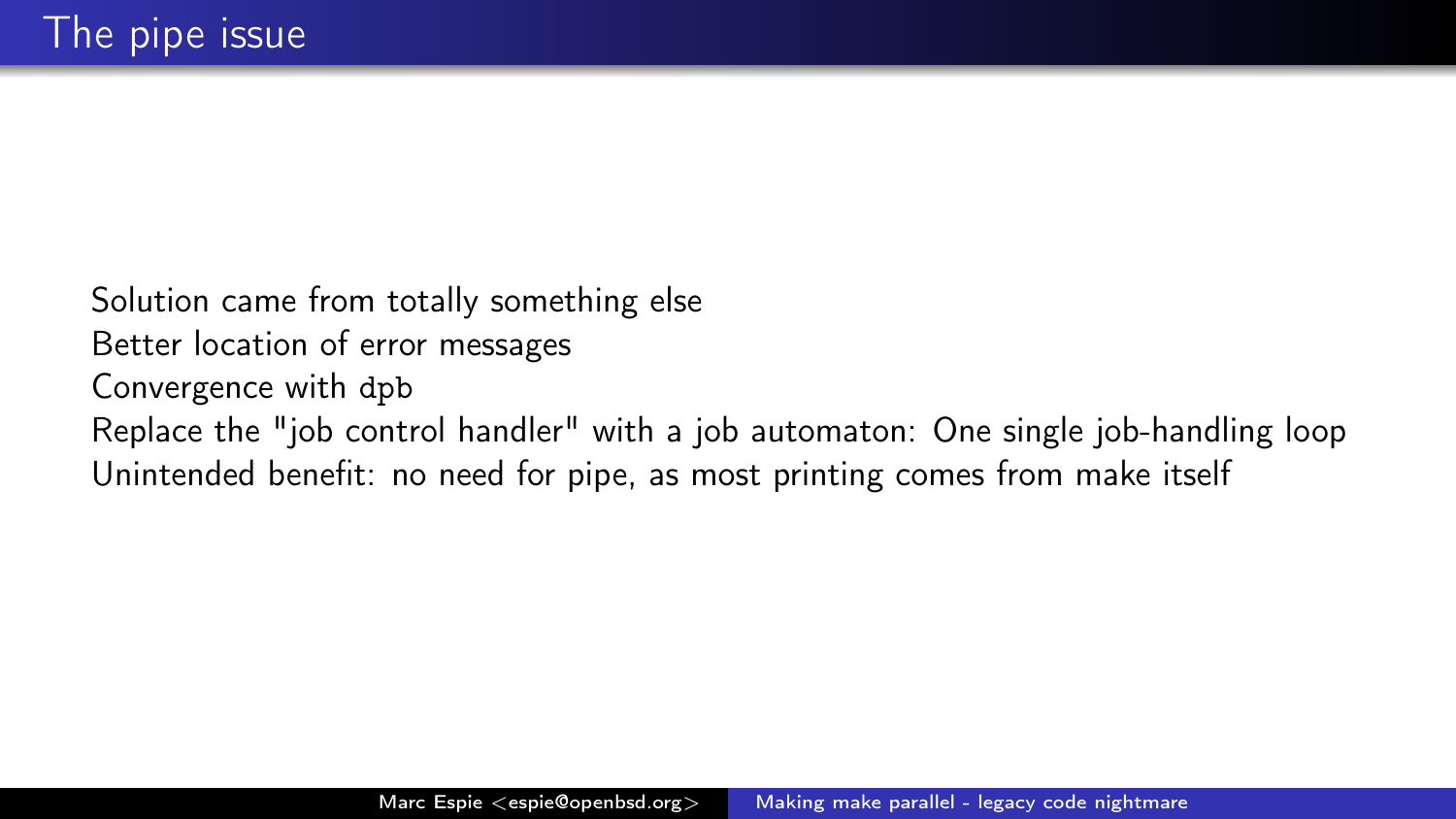Wait can't be interrupted by signal. Naive approach doesn't work:

- **1** fork jobs
- <sup>2</sup> wait for any to finish
- **3** check for signals
- **4** go back to 1.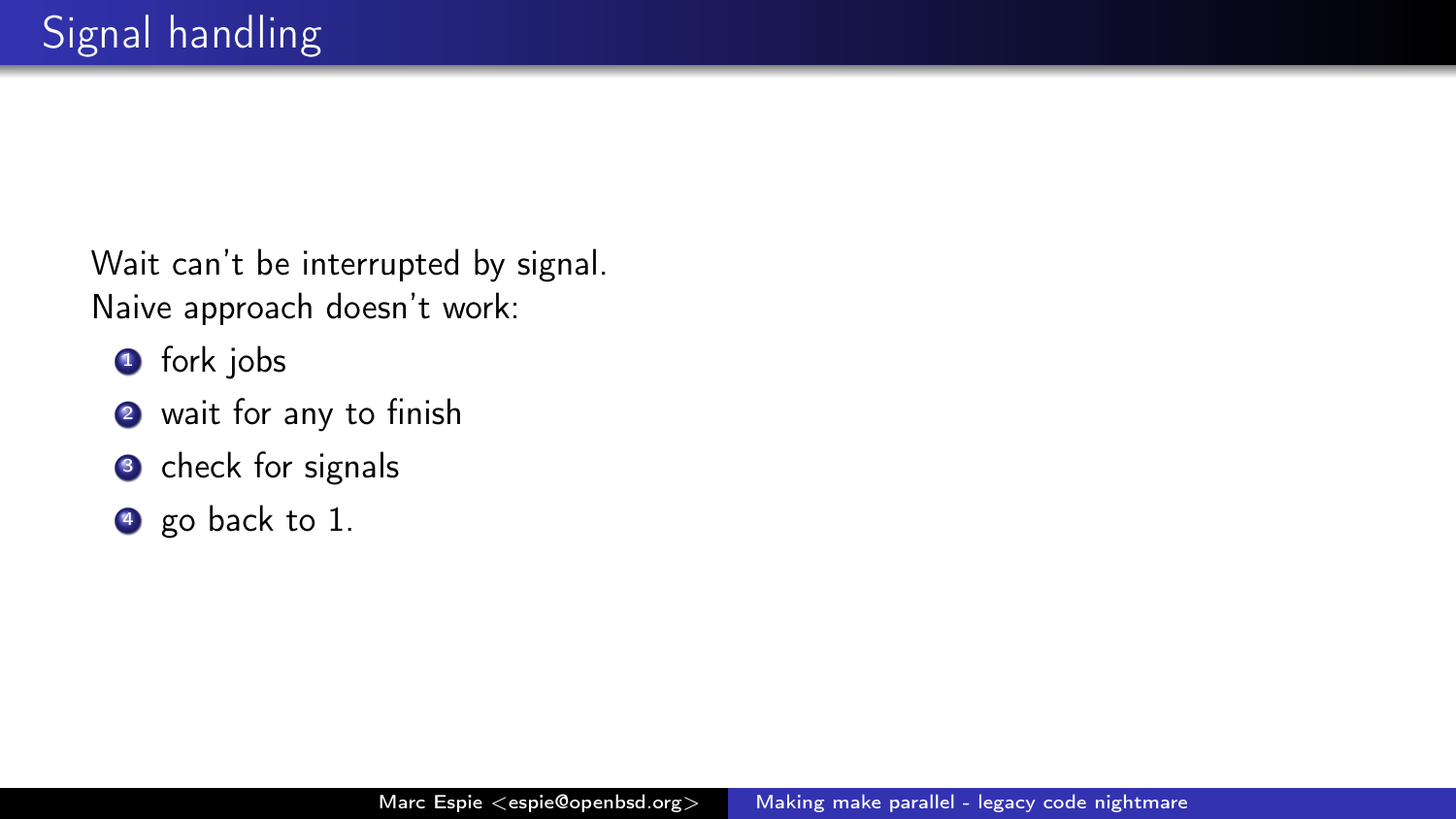- **1** setup empty handler for SIGCHLD and handlers for the rest that just say "got that signal"
- 2 fork jobs
- **3** block all signals
- **4** check for signals that happened before 3, including SIGCHLD (that's just wait3(... WNOHANG))
- **5** pause suspend until something happens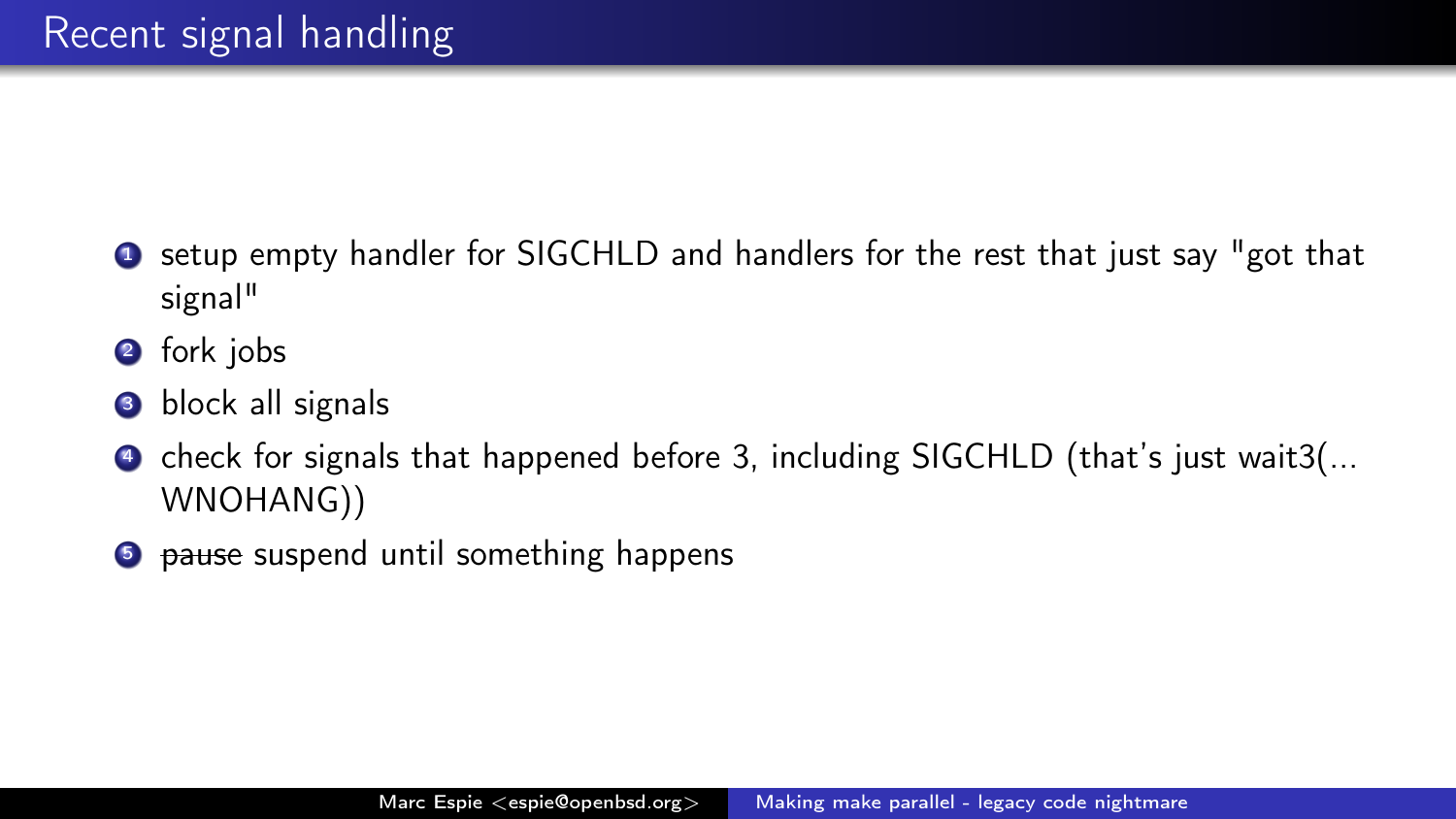### sudo

If you test this with sudo it won't work, because it can't pass signals through (at least in the OpenBSD version).

One more reason to not be root while building ports...

#### expensive

Works with the recursive make optimization... because just one command will need to be tagged expensive.

#### Single shell ?

Heuristics to NOT fork a shell for simple commands Could be expanded to also do

cd somedir && run\_some\_cmd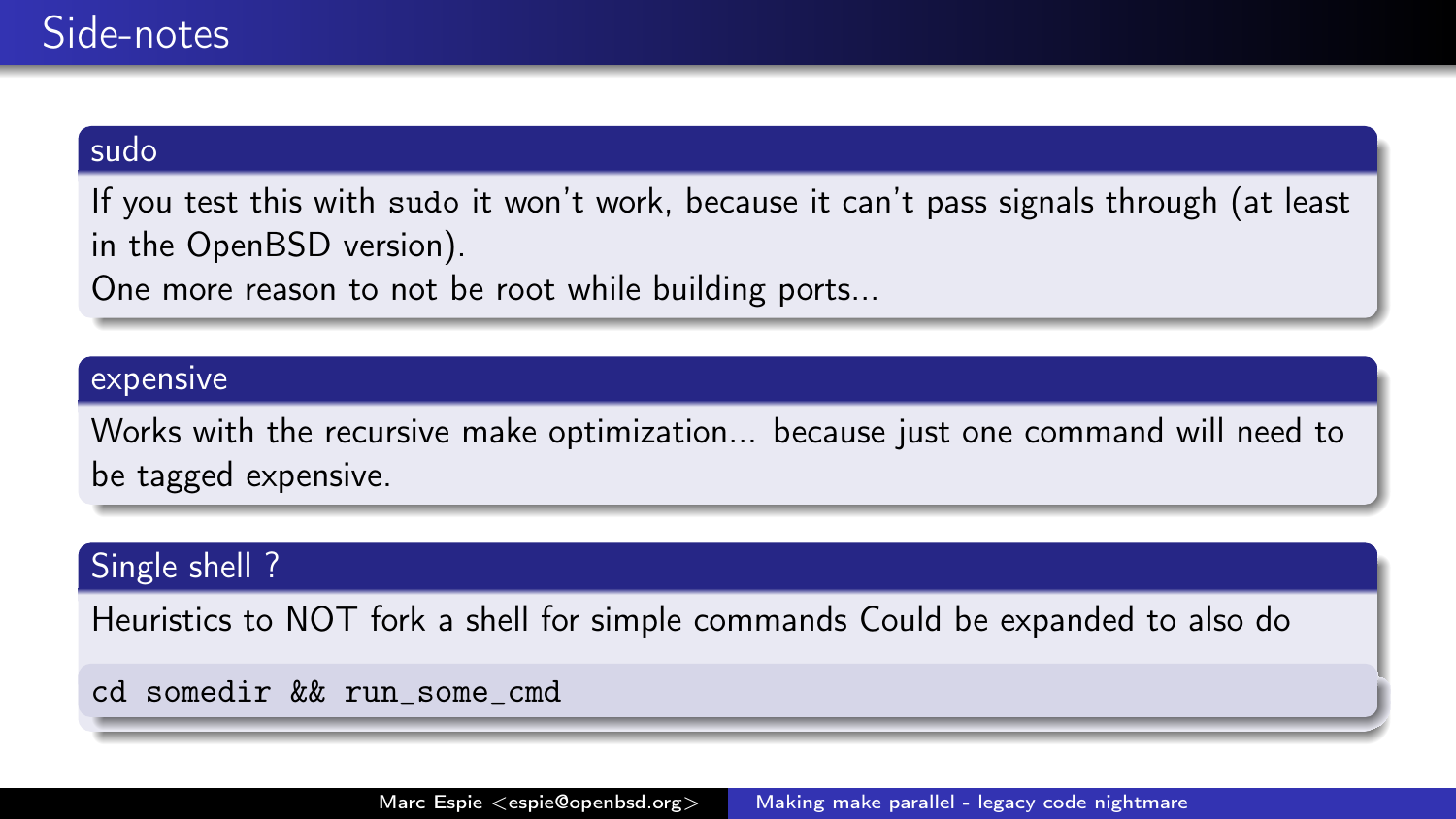Multiple targets semantics changed. Comment from netbsd (possibly David Holland ?)

a b: deps

somecommands

is no longer a shorthand for

a: deps

somecommands

b: deps

somecommands

but it ties a and b together, so lock one target while building the other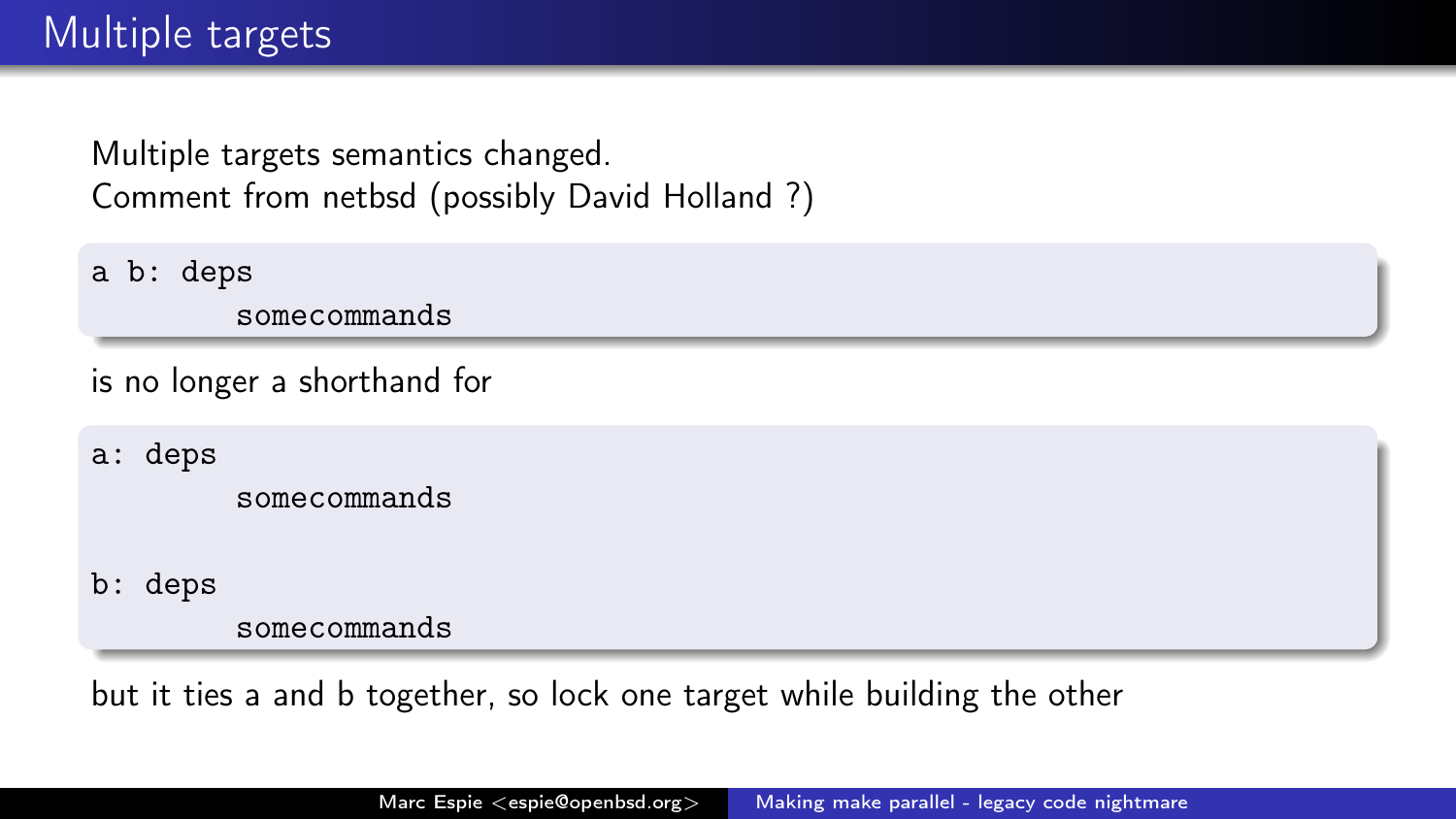### a b: deps

somecommands

if somecommands refer to \$@, then it's actually old-style stuff. Otherwise, we assume it really builds a and b together.

(Note that we already scan command lines before execution)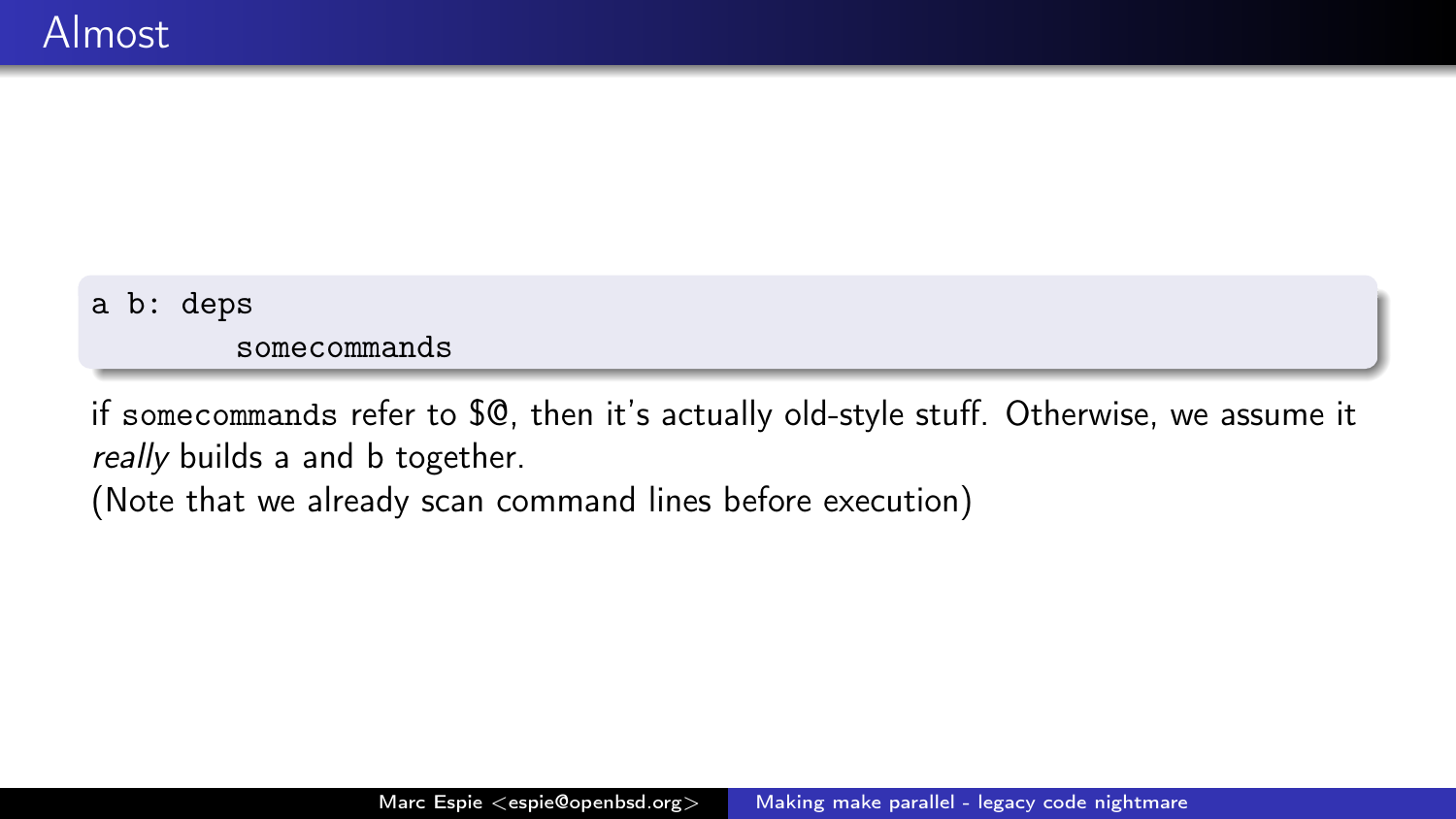This is the worst bug we still have.

make doesn't know that a and ./a are the same file

It's worse with VPATH constructs.

It only really matters for parallel make.

Sequential make is myopic: it relies on the file system each step of the way.

This breaks autoconf builds, for instance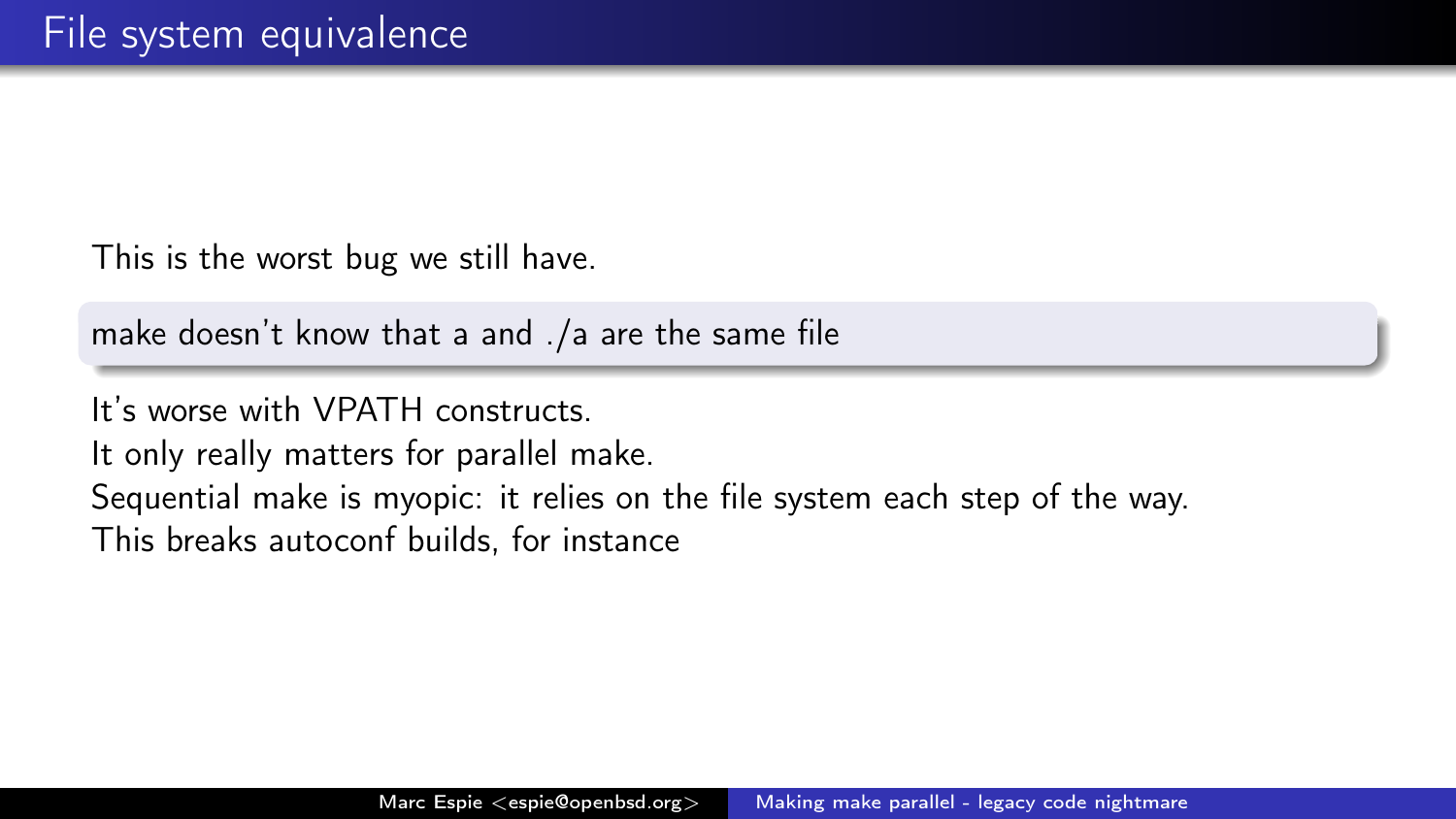#### **Equivalence**

Build a whole structure of 'equivtargets": hash filenames without the directories, and link all those targets together (as potential siblings), then check through filesystem semantics and VPATH handling for actual equivalence.

### Pitfall

Can't actually use this all the time, make loops.

### Sadly

This doesn't really work yet and is very nasty.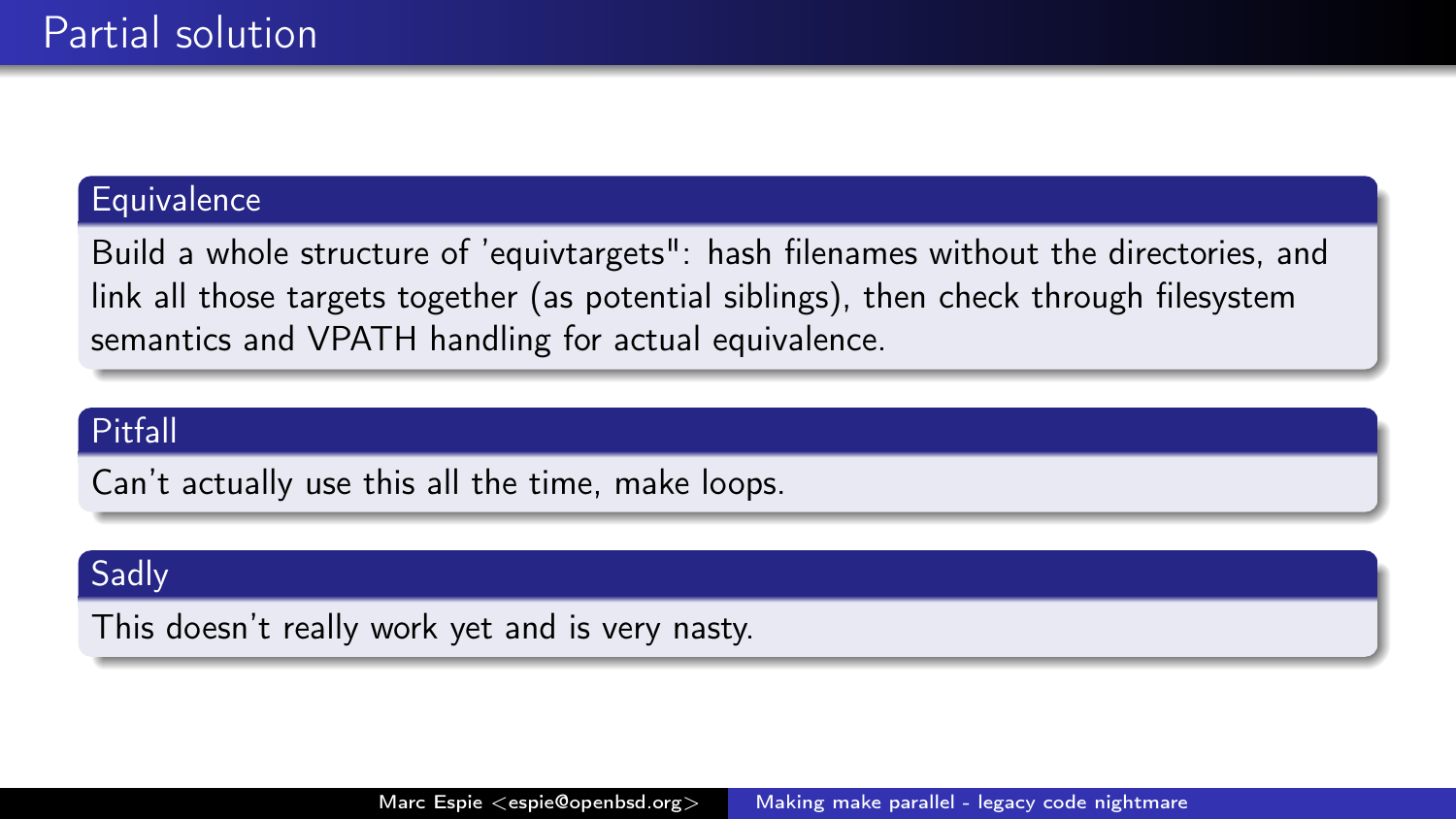Work in progress.

Remove the difference between the parallel builder and the compat builder by using the compact builder with the new job engine...

By filling a queue instead of building stuff right away.

Counter-intuitive, but the parallel engine is still partly broken (not lazy enough) and incompatible with the sequential builder...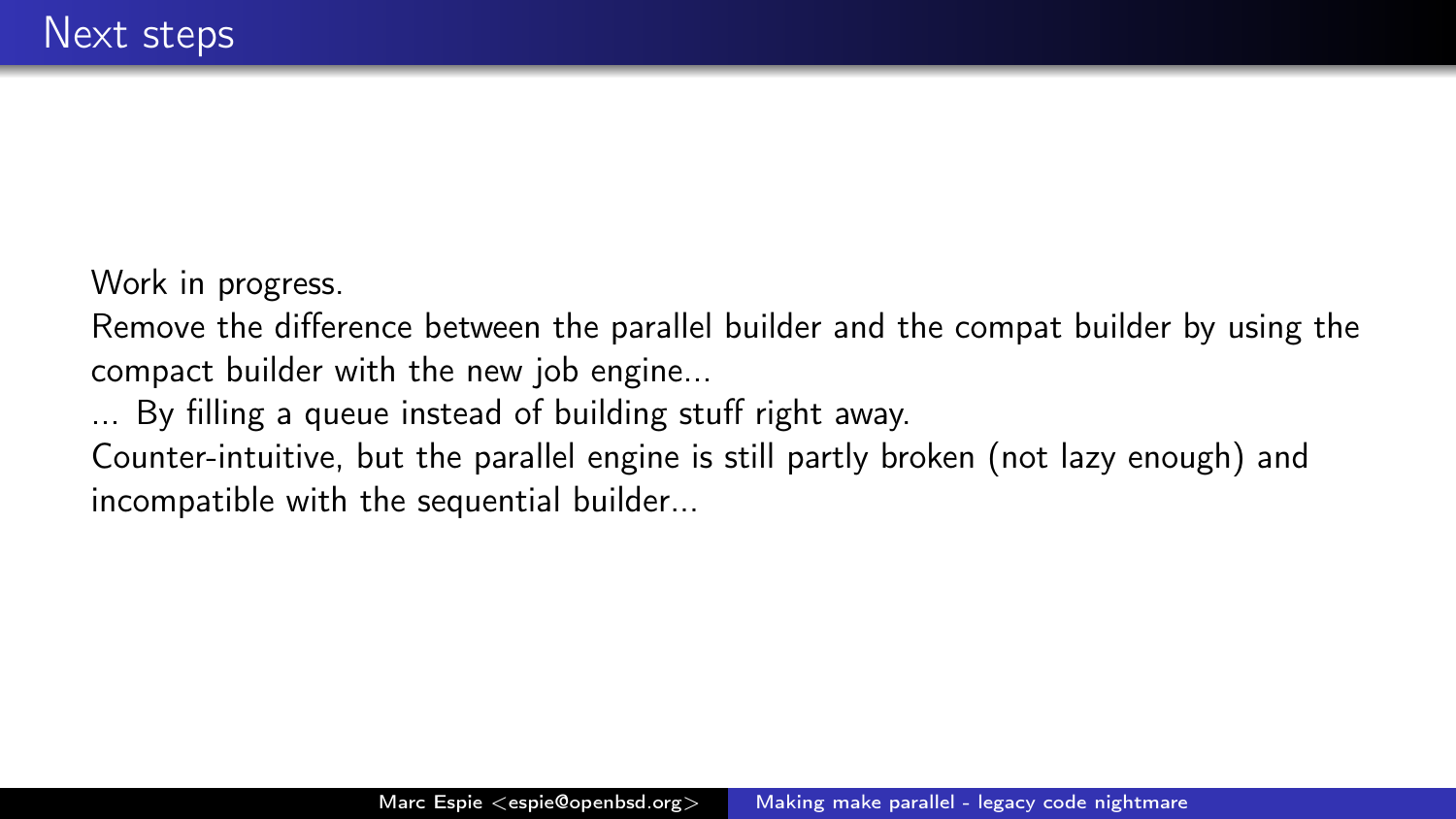### Recursive make is bad

Because each make rescans part of the file system Because dependencies are not handled Ways to do that ?

### Shhhh! Ninja

Redesign that fixes most of make issues But 0% compatible. Not wide adoption yet.